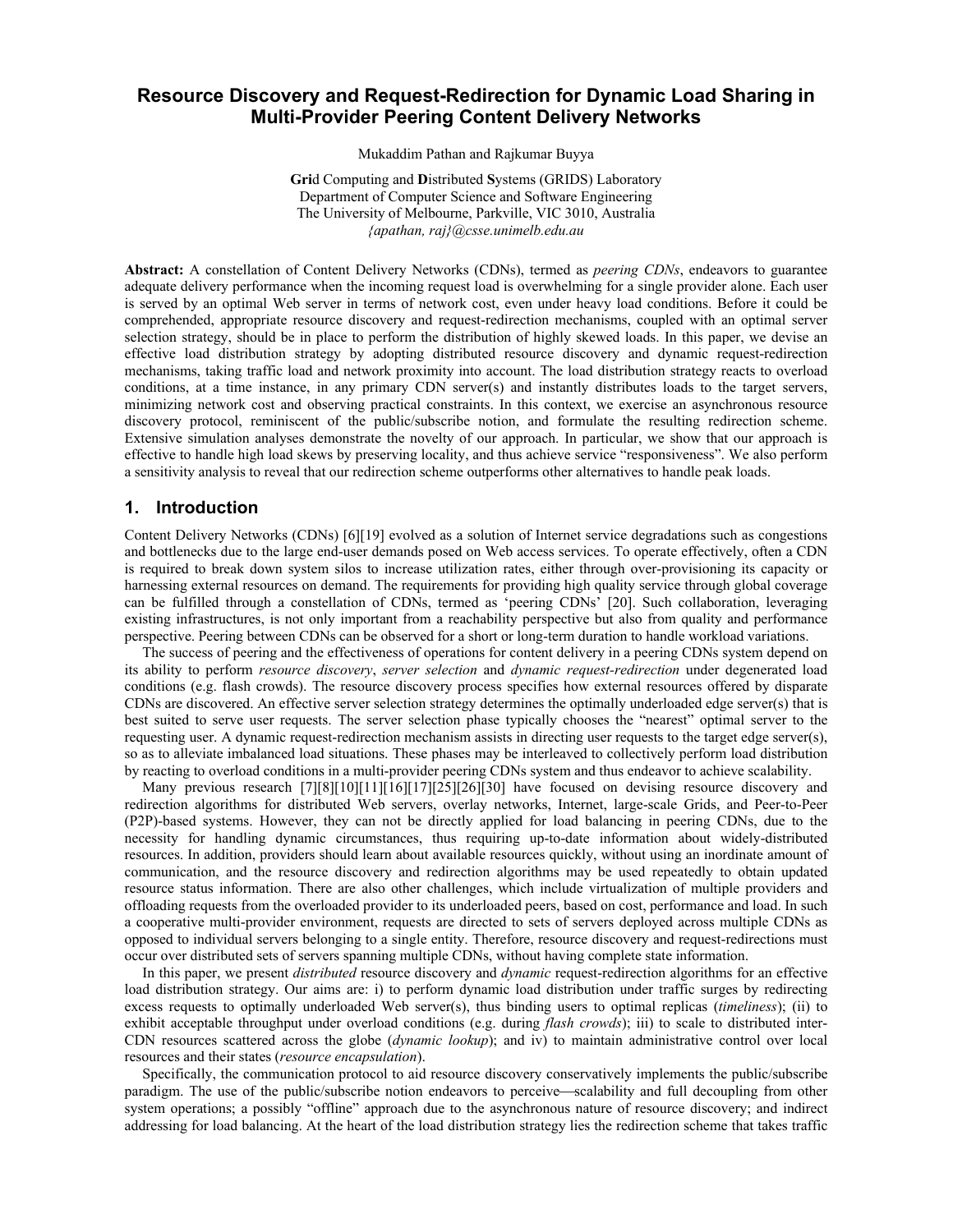load and network proximity into account. In our approach, load indices of distributed inter-CDN servers are obtained through an *asynchronous feedback mechanism* and network proximity is measured using a *pinger logic* with low messaging overhead. A simulation model, capturing key system components, is developed to evaluate the performance of our approach. Experiment results reveal that an acceptable level of throughput can be achieved, even under heavy load, and the proposed redirection scheme outperforms other alternatives. The main contributions of this paper are:

- An asynchronous resource discovery algorithm without any central coordinating authority to identify resources from disparate CDNs.
- A load and proximity-aware request-redirection algorithm that reacts to overloaded server conditions in multiprovider peering CDNs by steering excess user requests to optimally underloaded servers.
- A comparison-based simulation analysis to evaluate the performance and perceived benefits of our approach, and a sensitivity analysis of the proposed redirection scheme using critical system parameters.

The rest of the paper is structured as follows. In Section 2, a brief description of the peering CDNs is provided. It is followed by the proposed resource discovery and request-redirection algorithms. Simulation methodology is described in Section 4 and results are presented in Section 5. A comparative analysis of our approach to the existing work is followed next. Finally, Section 7 concludes the paper.

### **2. Peering CDNs: Overview**

A peering arrangement is a conceptual layer, i.e. overlay, over the physical CDN networks, which play the main role by establishing agreements to share peers' resources, and by cooperating to create a rich computational environment for effective content delivery. The initiator of a peering negotiation is called a *primary* CDN; while other CDNs who agree to provide their resources are called *peering* CDNs or *peers*. Resources belonging to a peering arrangement of CDNs are scattered over the globe, with the primary CDN having the authoritative right.



**Figure 1:** Abstract view of peering CDNs.

Figure 1 presents an abstract view of the peering CDNs [20], where a provider serves requests as long as it can handle the load internally. If load exceeds its capacity, the excess requests are offloaded to its peers. From the figure, we see that a given peering arrangement consists of Web servers from disparate CDNs at different geographical locations across the Internet. Each CDN has its own user request stream and a set of Web servers, but delegates only a subset of them, i.e. virtual CDN or subCDN, to take part in the peering arrangement. In the peering CDNs overlay, *Peering Agent (PA)* performs external resource discovery; *Mediator* performs policy-driven authoritative operations on behalf of the primary CDN; *Policy Repository (PR)* virtualizes all policies within the peering arrangement, and *Service Repository (SR)* encapsulates the status of CDN servers. The PA, Mediator, SR and PR collectively act as a "conduit" for a given primary CDN, and assist in external resource discovery. User requests for content are made to the Request Routing System (RRS) of the primary. These requests are then forwarded either directly to its server(s), or to a peer.

An overload condition occurs when incoming load to the primary CDN exceeds a given *alarm threshold*, as reported by its server(s).When this occurs, the server sends an alarm signal to the primary's mediator. Upon receiving it, the primary takes measure to redirect the excess requests to other optimally underloaded Web server(s) of peers. The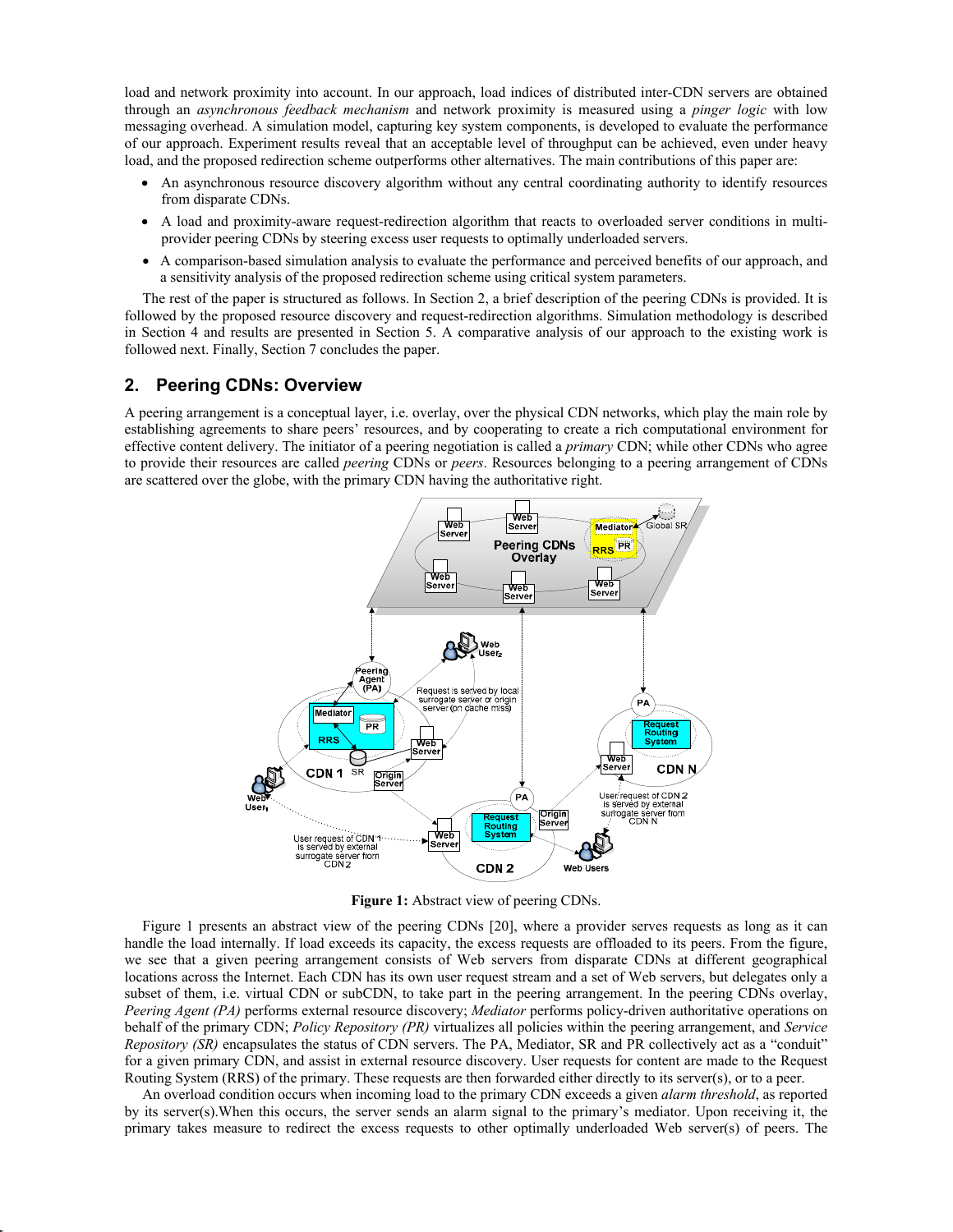primary CDN directly manages the resources it has acquired, insofar that it determines what content is served and what proportion of the incoming traffic is redirected. At any time, a given CDN may be either in the role of a primary or a peer, i.e. the roles are fluid. From Figure 1, we observe that some user requests of CDN 1 are served by its local servers or the origin server (on cache miss), whereas others are being served by the external servers of a peer, CDN 2. It is important to note that depending on the load any CDN can act as a primary in a peering relationship. For instance, CDN 1 is a primary when its users are served by the peers' servers. Again, in the same peering relationship, CDN 2 acts as a primary CDN when its users are served by external Web servers from CDN N.

# **2.1. Resource Discovery**

The candidate resource discovery algorithm for peering CDNs realizes a distributed nature, since there is no central control in the system. CDNs operate independently of each other; making local queries within its domain and transferring global information about part or all to the peering CDNs system. An SR instance, local to each CDN domain, contains local resource information. Once a peer delegates its resources for use by the primary, gateways of the participating CDNs interact to register the offered resources to the global SR, which is a distributed SR implementation (Section 4.1.2), containing information of all resources in the peering arrangement. The list of registered resources in the global SR is updated periodically. Thus, the membership management for resource discovery realizes a soft-state protocol. Contact address of the gateways can be learned through out-of-band information. The communication protocol is reminiscent of the public/subscribe paradigm. However, it differs from the public/subscribe system in terms of its functionality. While the latter deals with resource publishing and message dissemination; our main focus is on efficient resource discovery for peering CDNs. In addition, a publish/subscribe system is intended to find all potential participants who are capable of serving user requests. In contrast, the redirection strategy in peering CDNs, followed by the resource discovery, attempts to find the "optimal" participant, not all of them. As a consequence, a smaller fraction of the whole system is traversed and communicated.

# **2.2. Server Selection and Request-Redirection**

An effective request-redirection mechanism to perform load distribution in peering CDNs could be devised by examining two alternatives. In the first case, all peers belonging to a "virtual CDN" or "subCDN" could provide a realtime load status of each surrogate in the global subCDN using standard metrics. The primary CDN (or an authoritative entity belonging to it) can compare these load indices with its metrics and choose whether requests have to be redirected to a peer. Practical constraints could be put in place to ensure that redirection cost is minimized and peers' servers are not overloaded. Alternatively, an independent third party could supervise and manage all the CDN peers for load distribution. However, security, trust, and proprietary issues make it unlikely that a CDN would agree to have an external party to make allocations of its resources according to some load distribution policy. Therefore, we follow the first approach by interleaving server selection and request-redirection to perform load distribution in peering CDNs. Our approach seeks to prevent wide oscillation in the load distribution decisions by selecting optimal server(s) through cost minimization, taking traffic load and network proximity into account.

# **3. Algorithms**

In this section, we describe the workings of the resource discovery protocol in peering CDNs. We also provide the description of the load and proximity-aware request-redirection strategy, coupled with optimal server selection, in order to perform dynamic load distribution in peering CDNs.

# **3.1. Resource Discovery Formulation**

Let *M* be the set of all possible resources from participating CDNs, with *N* users spreading across the system. Content request from user *i* is denoted as  $r_i \in R$ , which is a constraint on the set of available resources. Let *match*( $r_i$ )  $\in$  *M* be the set of Web servers that satisfy  $r_i$ . A primary CDN  $\hat{A}$ , which receives the incoming request  $r_i$  is expected to provide the set of resources *match*( $r_i$ ). However, under peak load, CDN *A* may not be able to serve  $r_i$ , and therefore, searches for other peers to serve the request on its behalf. Let us consider a peering CDN *B*, which can provide resources *match*(*ri'*), satisfying user request *r<sub>i</sub>'*. We say that *r<sub>i</sub>* and *r<sub>i</sub>'* overlap iff *match*(*r<sub>i</sub>*)  $\cap$  *match*(*r<sub>i</sub>*)  $\neq \emptyset$  and there exists at least one resource that satisfies both *ri* and *ri'*. Therefore, optimally underloaded servers from CDN *B* can be utilized by CDN *A* to satisfy the content request.

### **3.1.1. Distributed Resource Discovery Algorithm**

Figure 2 and Figure 3 respectively present the pseudocode for service request and service response procedures, which are required during resource discovery. The principle of resource discovery in peering CDNs is as follows. Upon receiving user requests for content, the primary CDN finds suitable Web servers to serve them (Figure 2: Lines 1 to 3). In order to preserve locality, the primary issues local queries to the local SR instance, to find the potential local resources that are able to serve the incoming requests. Under traffic surges, incoming load of a primary CDN exceeds a given *alarm threshold*. When this occurs, an *alarm\_flag* is set to indicate that no optimal resource is found within the local domain. The primary uses a *lookupMethod* to contact peers and populate a list *WSList* of available resources from participating providers (Figure 2: Lines 4 to 8). The primary sends a *ServiceRequest* message to peer(s), containing the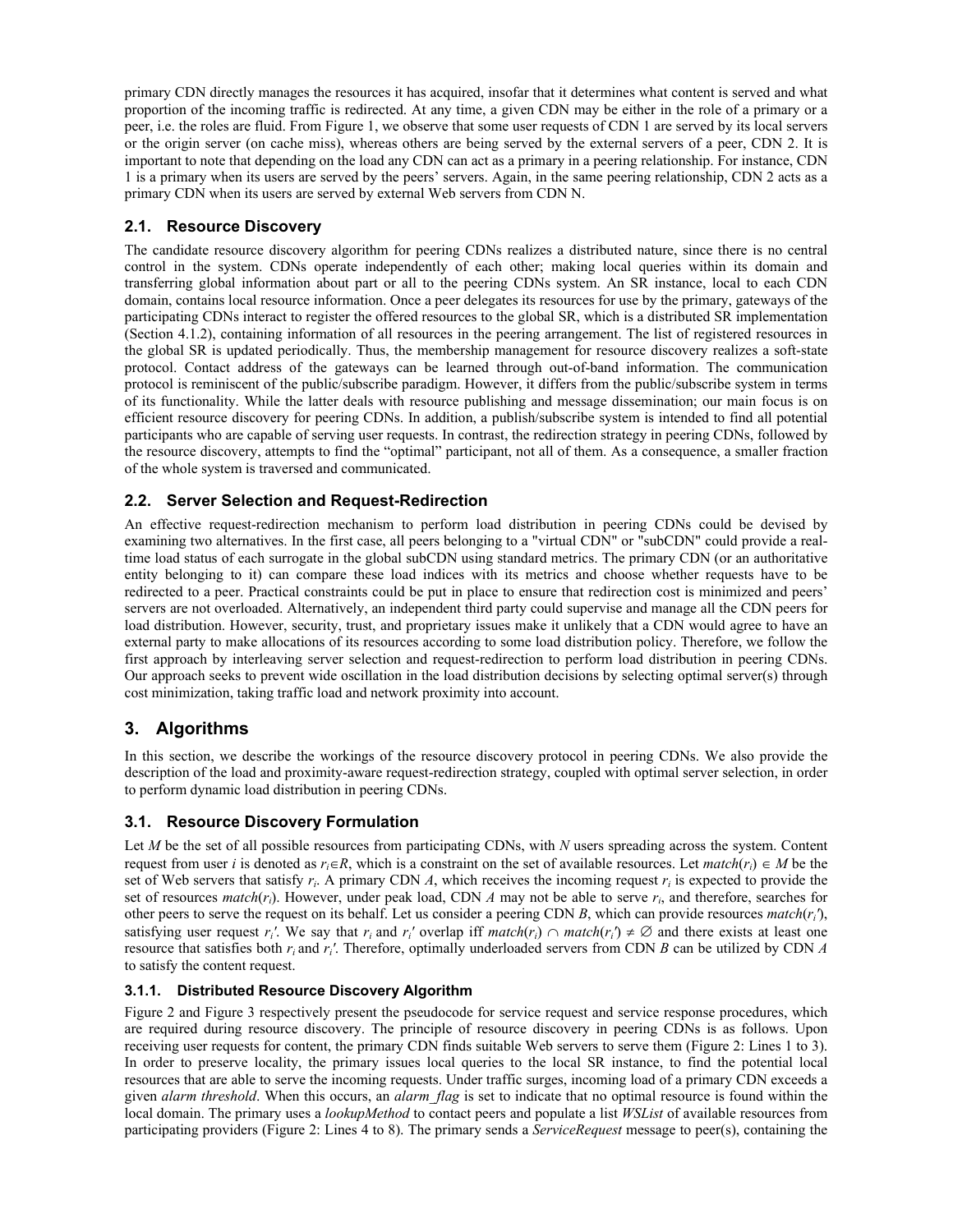required service requirements, and receives the *ServiceResponse* from the peers' servers (Figure 2: Lines 9 to 13). When a peer's server receives a *ServiceRequest* message, it chooses the requests that it accepts to serve and the ones that it refuses to serve, based on whether it can meet the service requirements. It then sends a *ServiceResponse* message containing the lists of acceptable and rejected requests (Figure 3: Lines 1 to 8). Upon receiving the response from the peer(s), excess requests are redirected from the primary CDN to the optimally underloaded peer(s), using the redirection mechanism outlined in the next section.

The *lookupMethod* during service request determines the way peer selection is performed. It depends on whether the peers share/advertise partial information about their services, i.e. topology, connectivity information, dynamic link properties (link weight, background traffic, and congestion level), and dynamic node properties (bandwidth and processing power that can be shared by peers' servers). The *lookupMethod* may follow *broadcast* or *selective* mode. The first mode of operation is the only choice when a CDN does not possess an SR instance, containing its local resources information. With the presence of an advertising mechanism and the existence of an SR instance at each local CDN domain, peer selection could be performed selectively. In our approach, we exploit dynamic status and availability information of offered resources from peers, by searching the global SR. We seek to preserve locality, since the attempt is to find local resources first, thus realizing *dynamic lookup* and increasing *resource encapsulation* within the primary CDN's domain.

Other complimentary selective modes could be: *controlled anycast*, *greedy random* and *greedy ordered*. Controlled anycast employs a route controller [28][29] to which the Web servers of the peering CDNs advertise the anycast address. As such, the route controller can influence the route selection to peers using some external intelligence [1]. In the greedy random mode, one peer is selected that can serve the content request on behalf of the primary, chosen uniformly at random. The greedy order mode chooses a peer according to some predefined criteria, such as network factors and QoS. We leave the full development of these mechanisms for future work.

|     | begin                                                                     |
|-----|---------------------------------------------------------------------------|
| 1:  | for all $r \in R$ do                                                      |
| 2:  | <b>if</b> alarm flag = false && match(r) $\neq \emptyset$ then            |
| 3:  | Serve content request $r$ from primary CDN's Web servers                  |
| 4:  | else if <i>alarm</i> $flag = true \parallel match(r) = \emptyset$ then    |
| 5:  | if $WSList = null$ then                                                   |
| 6:  | Populate n, WSList from p peers using lookupMethod                        |
| 7:  | end if                                                                    |
| 8:  | end if                                                                    |
| 9:  | for $i = 1$ to n do                                                       |
| 10: | Send ServiceRequest $(r)$ to <i>i. WSList</i>                             |
| 11: | Receive ServiceResponse(AcceptedReqList, RejectedReqList) from i.WSList   |
| 12: | end for                                                                   |
| 13: | end for                                                                   |
|     | $\cdots$                                                                  |
|     | end                                                                       |
|     | Figure 2: Service request from primary CDN during resource discovery.     |
|     | begin                                                                     |
| 1:  | for all $s \in S$ do                                                      |
| 2:  | if s can be serviced $\&\&$ s is not already accepted then                |
| 3:  | Add s to AcceptedReqList                                                  |
| 4:  | else if s can not be serviced then                                        |
| 5:  | Add s to the RejectedReqList                                              |
| 6:  | end if                                                                    |
| 7:  | end for                                                                   |
| 8:  | Send ServiceResponse(AcceptedReqList, RejectedReqList) to the primary CDN |
|     | .                                                                         |
|     | end                                                                       |

Figure 3: Service response from a peer's server during resource discovery.

Table 1 summarizes the properties of the resource discovery algorithm. This annotation avails to analyze our approach and assists in making the right system design choice. The first property specifies the basic notion of resource discovery and the domain within which it is initiated. The next property focuses on the implementation, specifying the granularity—task unit that the system can support; distribution—particular design choice; data integration scheme—how to gain access to necessary data of interest; and peer selection—how locality is preserved for effective resource discovery. The last property delineates the perceived scalability of our approach by stating the primary means for supporting resource discovery, instrumentation of user access pattern, and identification of available resources.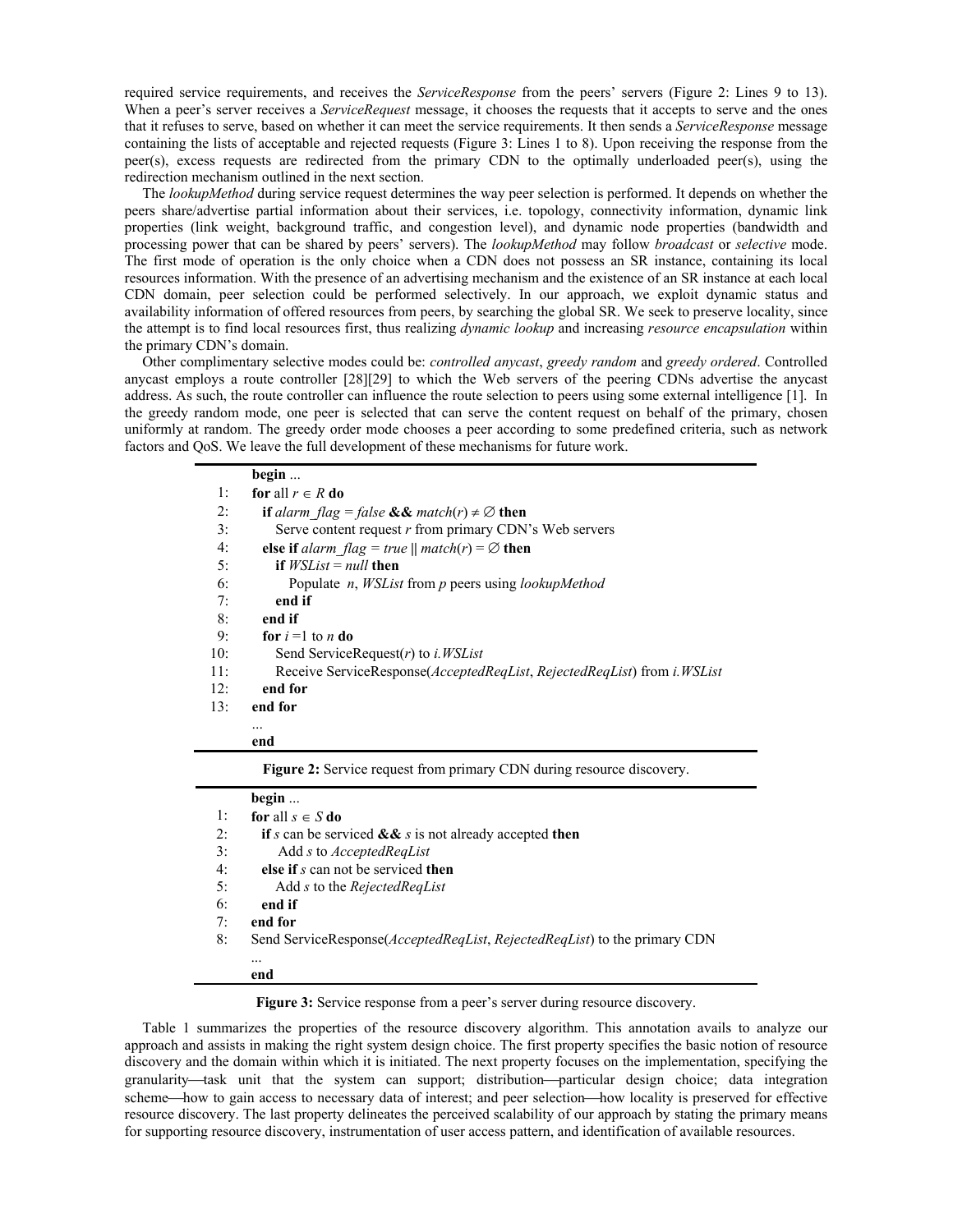| <b>Properties</b> | <b>Parameters</b>              | <b>Description</b>                                     |
|-------------------|--------------------------------|--------------------------------------------------------|
| Methodology       | Notion                         | Fully decoupled "offline" approach (asynchronous)      |
|                   | Interconnection topology       | Peering CDNs (system under consideration)              |
| Implementation    | Granularity                    | End-user requested content                             |
|                   | Distribution                   | Distributed query-based approach                       |
|                   | Data integration scheme        | Gateway (information exchange and request-redirection) |
|                   | Peer selection                 | Resource encapsulation and dynamic lookup (searching   |
|                   |                                | within local domain first)                             |
| Scalability       | Data volume or index           | Scalable content-based searching upon user requests    |
|                   | representativeness             |                                                        |
|                   | Traffic intensity or user base | Incoming traffic for replicated content                |
|                   | Resource identification        | Request mapping (accepted and rejected requests lists) |

**Table 1.** Annotation of the resource discovery algorithm.

#### **3.2. Request-Redirection Formulation**

Since request-redirection is critical to our load distribution strategy, we first formulate the redirection problem and then present the devised algorithm. We define a metric, redirection cost  $R_c$ , for serving requests through redirection in overload conditions. *R<sub>C</sub>* depends on a server's traffic load and network proximity (in terms of round-trip response time). The cost of serving requests varies with different servers of the peers. Specifically, *Rc* is defined as:

$$
R_c(i, j) = \begin{cases} \infty & \text{if } p_{ij} = \infty \\ l_{ij} p_{ij} & \text{otherwise} \end{cases}
$$

where  $l_{ij}$  is the incoming traffic load from user *i* on server *j*, and  $p_{ij}$  is the network proximity between them. It is known that a server's response load indicates the potential load assigned to it, since request and response loads on a CDN server are linearly correlated  $[1]$ . Therefore, the request load  $l_{ij}$  (traffic volume) can be calculated based on the server load. A Web server *j*'s load is expressed as the product  $u_jS_j$ , where  $u_j$  is the server utilization in [0, 1] as reported by the load monitoring apparatus (mediator and SR) and  $S_f$  is its capacity, specified by the maximum number of serviced requests/second as reported in the CDN server's configuration specifications.

The delay caused by inter-CDN redirection is denoted as  $p_{ij}$  and it is defined as in the following:

 $\overline{\mathfrak{l}}$ ⇃  $=\begin{cases} rt_{ij} \\ rt_{ij} + I_D \end{cases}$  $\int$  *ij*  $r t_{ii} + I$  $p_{ij} = \begin{cases} rt_{ij} & \text{if } j \text{ is an intra-CDN Web server} \\ rt_{ij} + I_D & \text{if } j \text{ is an inter-CDN Web server} \end{cases}$ if  $j$  is an intra - CDN Web server *j j*

where  $rt_{ij}$  is the response time from user *i* to server *j* and  $I_D$  is the delay.

In order to minimize redirection cost during load distribution, the redirection problem is formulated as follows:

minimize 
$$
\sum_{i=1}^{N} \sum_{j=1}^{M} R_c(i, j)a_{ij}
$$
  
subject to 
$$
\sum_{i=1}^{N} a_{ij} = 1, \forall j
$$

$$
\sum l_{ij} a_{ij} \leq S_j, \forall j
$$

$$
a_{ij} \in \{0,1\}, \forall i, j
$$

where  $a_{ij}$  is an indicator variable to determine whether the Web server *j* is in the same CDN as user *i*;  $a_{ij} = 1$  iff server *j* is an inter-CDN server, and  $a_{ij} = 0$  otherwise.

| <b>Properties</b>  | <b>Parameters</b>          | <b>Description</b>                                   |                     |
|--------------------|----------------------------|------------------------------------------------------|---------------------|
| Activation         | Activation trigger (when)  | Asynchronous (on CDN server request)                 |                     |
|                    | Activation decision        | Distributed (Gateway redirection upon requests from  |                     |
|                    | (where)                    | distributed servers)                                 |                     |
| Implementation     | Status information         | Traffic load (correlated                             | Alarm (Asynchronous |
|                    |                            | with server response load $=$                        | feedback)           |
|                    |                            | utilization $*$ capacity)                            |                     |
| Redirection policy | Server selection (how)     | Minimize redirection cost from available server list |                     |
|                    |                            | (mapping of overloaded and underloaded server lists) |                     |
|                    | Redirected entities (what) | End-user requests                                    |                     |

**Table 2.** Significant properties of the request-redirection scheme.

Table 2 summarizes the properties of the redirection scheme, according to the classifications presented by Cardellini et al. [8]. The first property specifies the mechanism in which redirection is activated and where the activation decision process is made. The next property focuses on the implementation, specifying the status information used for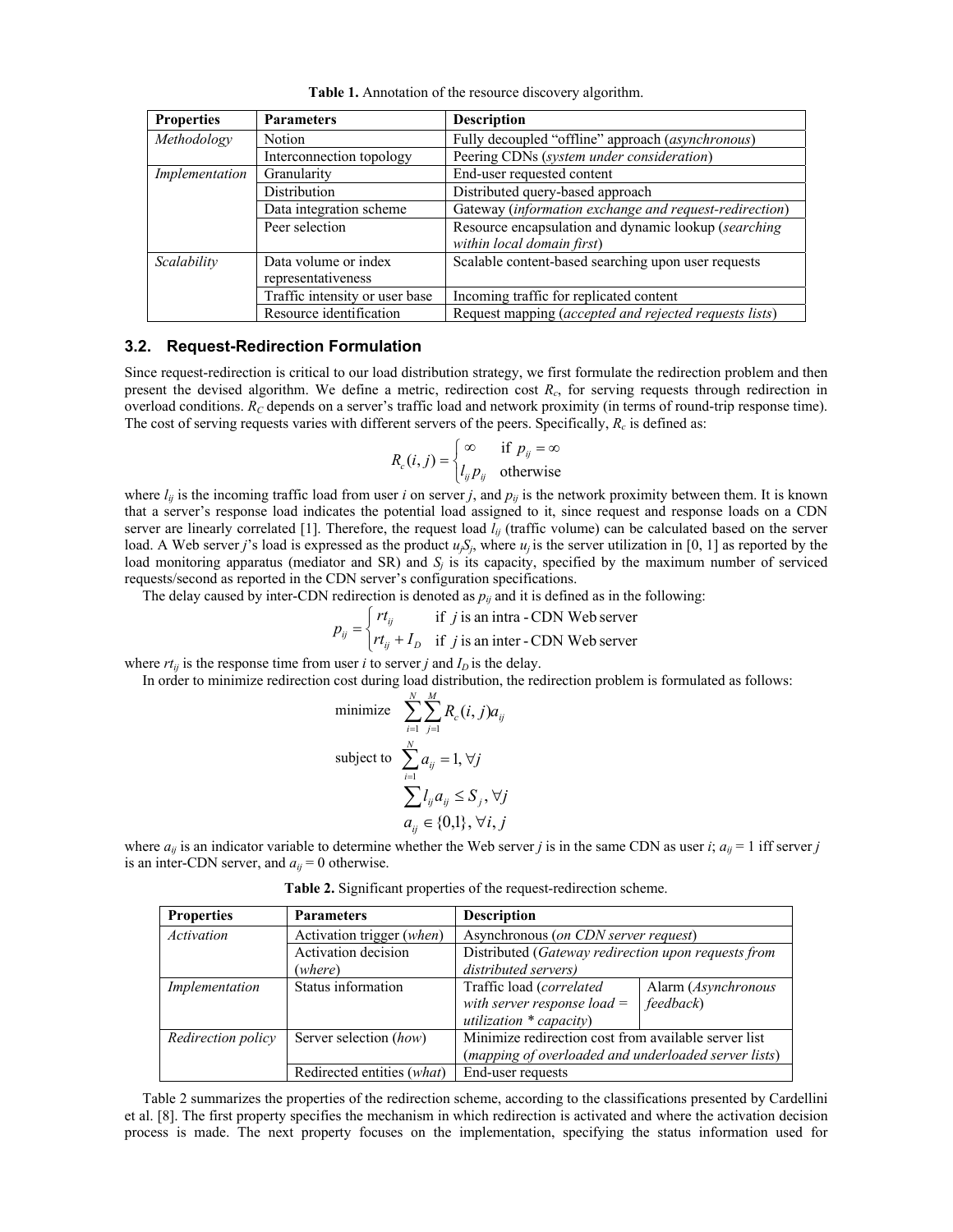redirection. The last property delineates the redirection policy by stating the server selection strategy and the entities that are redirected. We describe these properties in more detail in later sections.

|     | begin.                                                                                      |
|-----|---------------------------------------------------------------------------------------------|
| 1:  | for all $r \in R$ do                                                                        |
| 2:  | Obtain the list of available servers $n$ , <i>WSList</i> from peers $\#$ Resource discovery |
| 3:  | for $i = 1$ to n do                                                                         |
| 4:  | Populate o, OWSList and u, UWSlist //Overloaded and underloaded server lists                |
| 5:  | end for                                                                                     |
| 6:  | for $j = 1$ to u do                                                                         |
| 7:  | Calculate incoming traffic load based on loadmetric                                         |
| 8:  | Measure network proximity                                                                   |
| 9:  | Calculate redirection cost $R_c$                                                            |
| 10: | end for                                                                                     |
| 11: | do                                                                                          |
| 12: | Select optimal server <i>opWS</i> minimizing $R_c$                                          |
| 13: | Add opWS to targetWSList                                                                    |
| 14: | Redirect request to <i>opWS</i>                                                             |
| 15: | while <i>alarm</i> $flag = true$                                                            |
| 16: | if $ targetWSList  > 1$ then                                                                |
| 17: | if $targetWSList.argvLoad \leq alarm\_threshold/2$ then                                     |
| 18: | Remove least loaded server in target WSList                                                 |
| 19: | end if                                                                                      |
| 20: | end if                                                                                      |
| 21: | end for                                                                                     |
|     |                                                                                             |
|     | end                                                                                         |

**Figure 4:** Load distribution algorithm (*LD\_minCost*).

### **3.2.1. Dynamic Load Distribution Algorithm**

Figure 4 presents the pseudo-code for the proposed load distribution algorithm, named *LD\_minCost*, which integrates the resource discovery, server selection and request-redirection phases. It does not attempt to perform load distribution when the Web servers of a primary CDN are working under an acceptable load. At a given time, if an overload condition exceeding an alarm threshold is reached, as reported by a primary CDN server, servers' status (response load) is assessed and a list of lightly loaded servers is generated from each participating CDNs (Lines 1 to 5), making use of the resource discovery algorithm stated in previous section. The traffic load and network proximity for each underloaded server are measured and the redirection cost, *Rc* is calculated in Lines 6 to 10. The optimal server from the underloaded server list is selected such that *Rc* is minimized upon redirection and the server does not get overloaded due to steered traffic. This optimal server *opWS* is added to a set of usable server list *targetWSList*, which is maintained by the primary CDN to satisfy its content requests. Thus, a mapping is maintained between the requests and a set of suitable servers to serve those requests. As long as there is an overloaded primary CDN server, a new server minimizing *Rc* (except the optimal server selected earlier) is added to this list (Lines 11 to 15). By using our load distribution strategy, we prevent a Web server from going into an overloaded state and multiple servers can serve a peak demand or a flash crowd situation. Moreover, if *targetWSList* contains several Web servers and their average load decreases significantly, one Web server is removed at a time from the list (Lines 17 to 21). It ensures that the degree of replication for serving requests does not remain unnecessarily high when requests relinquish over time. Moreover, it also guarantees that sufficient underloaded resources are always available in the peering CDNs system so as to utilize them during load distribution.

### **3.2.2. Perceived Benefits**

A major advantage of our approach over traditional DNS-based redirection systems is that the actual end-user requests (eyeballs) are being redirected, opposing to the local DNS requests as in DNS-based redirection. Therefore, we can achieve a finer grain redirection. Since load distribution is performed dynamically, any redirection changes take effect instantly. In contrast, due to the IP-address caching in the intermediate name server, the DNS dispatcher loses direct control on subsequent requests for a Time-To-Live (TTL) period following address resolution, and thus causes some delay before redirection changes have an effect [10]. We also seek to achieve high locality with good load balancing, since requests targeted to the primary CDN stay within its domain as much as possible and are redirected to optimally underloaded peers only during peak load conditions. In this way, our solution does not produce widely oscillated outcomes due to load distribution through request-redirection, and thus we seek to achieve service "responsiveness". Finally, our approach endeavors to neutralize any load imbalance in the system, since participating CDNs have dynamic nature to act in primary or peering roles. The performance results of our approach and the simulation analysis in Section 5 support these claims.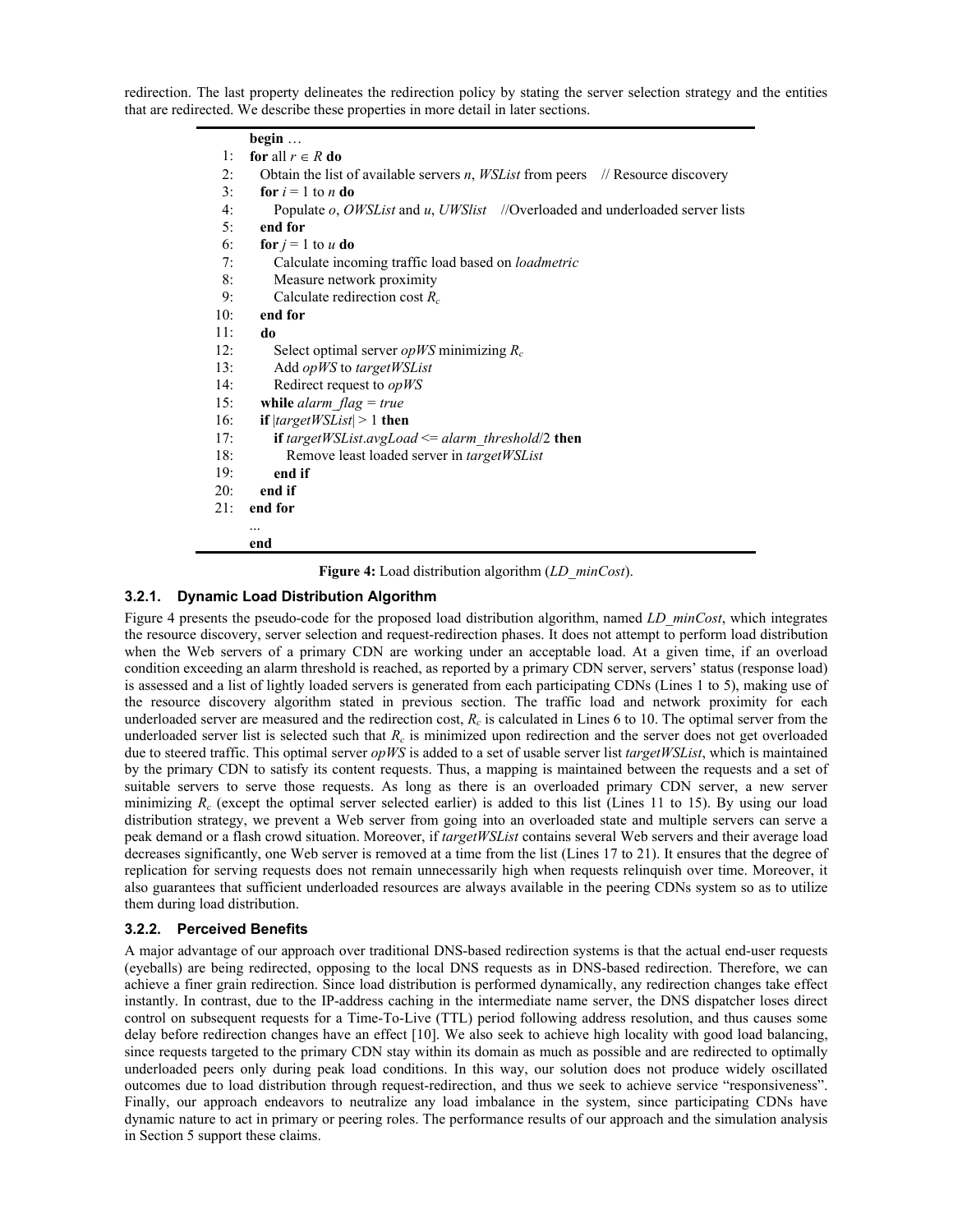### **3.3. Time Complexity**

Let us consider a peering arrangement of one primary and *P* peers, with *N* users generating *R* requests in the system. Let *n* be the number of available resources, which are found during the lookup process. The time complexity for populating an available resources list from *P* peers is  $O(P)$ . Further,  $O(n)$  is the worst case complexity for contacting *n* available resources by the primary to identify the servers which can serve the given content requests. Then the complexity for requesting service for one request from the available resources of the peers is  $O(P+n)$ . Therefore, the time complexity of the algorithm in Figure 2 is *O*(*PR*+*nR*).

A peer's server receives *S* service requests from the primary. A worst case scenario gives  $S = R$ , thus producing a time complexity of  $O(nR)$  for all the *n* available servers to be used by the primary. Hence, the resultant complexity of the service request and response during resource discovery is also *O*(*PR*+*nR*).

Let us consider that load distribution is performed among *u* number of optimally underloaded servers, from the list of *n* available servers. Given an overloaded condition remains for a constant time *T*, the complexity of the load distribution algorithm *LD\_minCost* is  $O(nR+uR+T)$ . By omitting the constant, the resultant complexity is given by *O*(*nR*+*uR*). However, the resource discovery, server selection and request-redirection are integrated to perform load distribution in the peering arrangement. Therefore, the overall time complexity is *O*(*PR*+*nR*+*uR*).

# **4. Methodology**

 $\overline{a}$ 

Measurement based performance studies could be advantageous and suitable when a real system testbed or prototype is available. However, they may not reproduce the problems and scenarios for which the solutions are designed, since in real testbeds several important parameters, such as server and network load conditions, can not be controlled. In addition, it is extremely difficult to have a significant amount of geographically dispersed end-users simultaneously to generate traffic causing a flash crowd. In contrast, a simulation analysis could provide a detailed representation of key system parameters. Therefore, we have developed a simulator, based on Independent Replication Method, using the CSIM/Java<sup>1</sup> simulation toolkit. It assists to conduct *repeatable* and *controlled* experiments that would otherwise be difficult to perform in real CDN testbeds.

### **4.1. Simulation Environment and Parameters**

In our simulation model, we provide an approximate representation of the environment, yet representative of the key system attributes. Our simulation model is based on a reference scenario [21], which consists of four CDNs with their sets of Web servers placed at different geographical locations across the Internet. Each CDN has a set of servers and a pool of users to generate own request stream. Users request content via their own browsers and make use of a proxy server according to the same client-side policy. In order to take part in peering, each CDN defines a virtual CDN or subCDN with a subset of its resources. To provide an accurate characterization of the scenario, we have simulated the main system entities: (i) Web servers, (ii) mediator, (iii) distributed SR, (iv) network congestions, and (v) end-users. In our simulations, PA and PR have limited functionality. Exploitation of their full functionalities [20] for Service Level Agreement (SLA)-based negotiation, policy classifications and policy enforcement are left as future work.

| <b>Parameter</b>                         | Value                                                            |
|------------------------------------------|------------------------------------------------------------------|
| SR update frequency                      | 30s                                                              |
| Size of load index dissemination message | 11bytes                                                          |
| Size of proximity measurement query      | 18 <i>bytes</i>                                                  |
| Timeout period for proximity measurement | 1000ms                                                           |
| UDP packet loss rate                     | 0.3                                                              |
| Average network delay                    | 100ms                                                            |
| Average inter-CDN delay                  | 200ms                                                            |
| Alarm threshold                          | 80% of a server's utilization                                    |
| Traffic (end-user) distribution          | $f(x) = \alpha k^{\alpha} x^{-\alpha-1}, \alpha, k > 0, x \ge k$ |

**Table 3.** Parameters of the system model.

Table 3 reports the system parameters used in our analysis. The parameter values, indicative of the simulation model, are chosen as follows. Each server calculates its utilization and updates the SR every 30*s* by sending an 11*byes* load index dissemination message. An alarm signal is sent if this value exceeds 80% of the server's utilization, i.e. alarm threshold. We use Transmission Control Protocol (TCP) for disseminating reliable and valid load index and User Datagram Protocol (UDP) for network proximity measurement. The reason for using UDP in the proximity measurement is because there are devices which will prioritize ICMP traffic (in case of TCP) over other traffic, which if there is congestion along the way, could skew things a bit. In addition, some service setups such as firewalls and

<sup>&</sup>lt;sup>1</sup> It creates process-oriented discrete-event simulation models. Please check: http://www.mesquite.com/.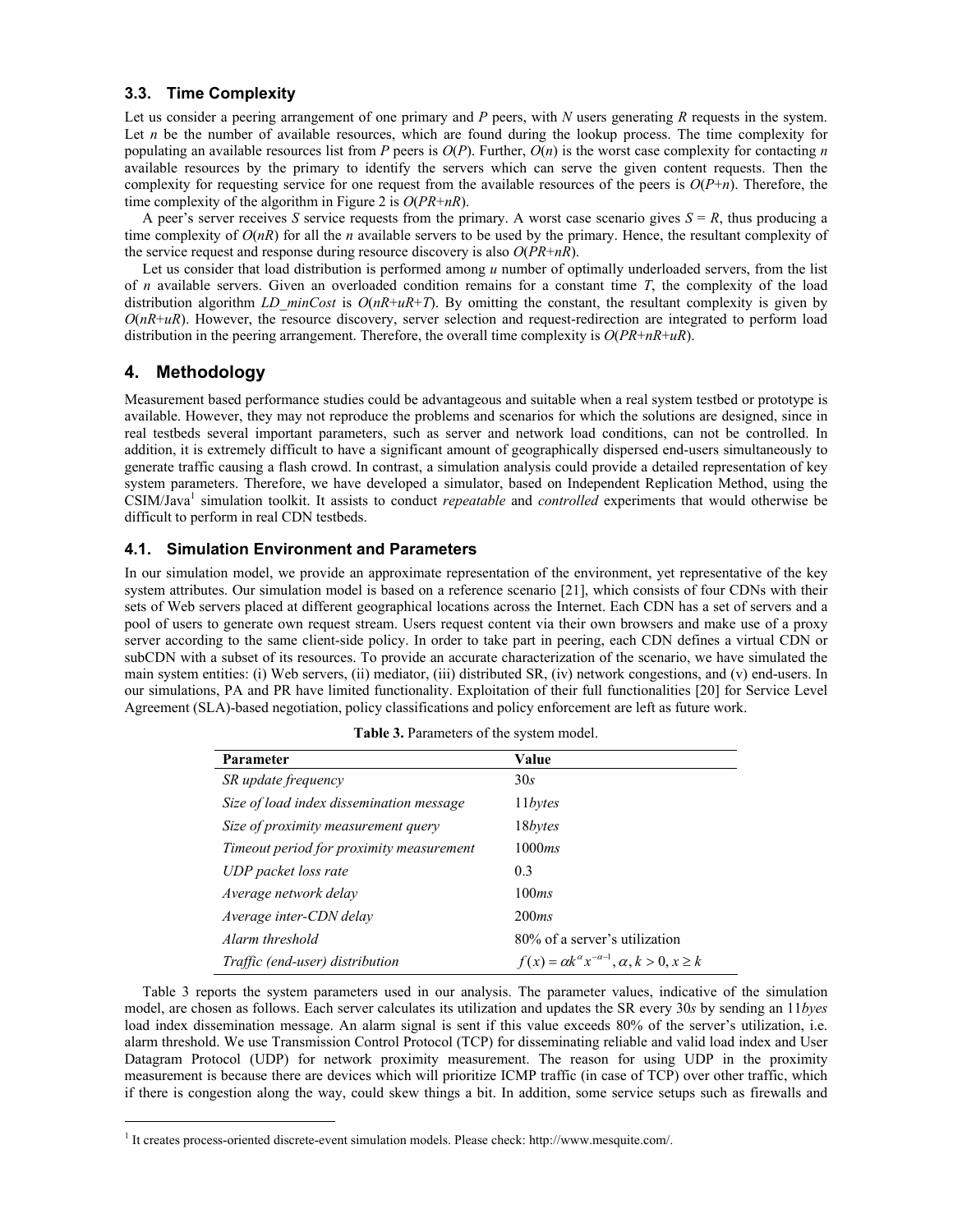routers limit ICMP traffic because of various denial of service threats. Since our goal is to measure proximity under "realistic" traffic, using something closer is deemed more significant. UDP also does not require acknowledgement of packets received, which causes less messaging overhead than TCP. Specifically, we used an 18*bytes* proximity measurement query with a timeout period of 1000*ms*. To capture the unreliable nature of UDP, we model 30% packet loss rate. Finally, in order to reflect the effects of network congestions in our model, we use 100*ms* average network delay and 200*ms* average inter-CDN delay.

#### **4.1.1. CDN Web Servers**

We have implemented the CDN servers as a set of facilities<sup>2</sup> that provide services to user requests. We have configured the servers according to the specifications from Fourth Quarter 2006 SPECweb2005 Results<sup>3</sup>. Detailed description of the server configuration, along with the used service distributions, their Probability Distribution Functions (PDFs) and associated properties could be found in [21].

The response load of a Web server (*LoadMetric*) is expressed as a product of its utilization in [0, 1] at a given time during simulation and the maximum number of served requests/second (capacity). We use an asynchronous feedback mechanism, which assists the Web servers to trivially measure their actual loads and periodically update them in the SR. If a server's load exceeds a given alarm threshold, it signals the mediator to perform load distribution. A normal signal is sent when the load returns below the threshold. The use of such an asynchronous feedback mechanism suffices to consider a server as a candidate for receiving requests only if that server has not declared itself critically loaded.

CDN servers (facilities) have no queuing delay, since they are configured to have high capacity and large bandwidth. This approach leads to the logical implication that servers in the simulation can handle any size of load. This assumption is necessary to deal with request arrivals with very large processing requirements [1]. The load distribution algorithm deployed in the mediator decides, upon receiving an alarm signal, whether a server is overloaded or not, depending on its load information from the global load table maintained by the distributed SR implementation.

#### **4.1.2. Distributed Service Registry**

There is a distributed implementation of the SR in our simulation, wherein each CDN has an SR instance to get the load status of its Web servers. Once a peer delegates a set of its servers to define the subCDN, the real-time state of each surrogate is passed to a global load table of the SR using standard load metrics (*LoadMetric*). The global load table stores the overall state of the servers in the peering arrangement using a tuple

#### **(Web Server, LoadMetric)**

Two key data structures are maintained to realize the distributed SR implementation. First, each SR instance in a peering CDN is responsible for keeping a local copy of the load status of its servers. This load information is not necessarily propagated straightaway to the peering CDNs system. Second, the primary CDN maintains the global load table to perceive the global load information of the peering CDNs system. Therefore, it must globally communicate load information amongst the peers so that intelligent load distribution decisions may be made. The asynchronous feedback by the Web servers is used for consistency of global load information. Such best-effort data consistency mechanism allows proceeding with the operations without querying the servers for updated load information. In this way, the servers are made to decide on the tradeoff between serving requests and updating load information.

Maintaining a data structure for the global load table in the primary CDN may seem infeasible with regard to security and fault tolerance. However, assuming a set of trustworthy participants, mendacious behavior from a provider, posing security threats, is not expected to be usual. This assumption could be justified by the fact that a given peering arrangement is likely to contain a handful of providers. The overhead of load update messages could be high if a large number of Web servers from the participating CDNs are present in the system. Nevertheless, at an instant it is unlikely to have more than a few hundred or thousand nodes in a peering arrangement from a small number of participants. The other mitigating factor is that load information is updated periodically and the only data that needs to be sent is a few bytes of load index. For example: a total number of 1000 servers in a given peering arrangement, 30*s* update frequency and 11*bytes* of data transfer for each load table entry "*WebServer\_ID LoadMetric*" would lead to only about 22*KB/min*, or less than 0.5*KBps* for the messaging overhead due to the asynchronous feedback by the servers to the SR.

#### **4.1.3. Mediator**

 $\overline{a}$ 

Figure 5 illustrates the workings of the mediator, which is simulated to act as an authoritative entity in a given peering arrangement. It monitors the global load table to get Web servers' status and uses the pinger logic to get their network proximity information, in terms of round-trip response time (in milliseconds), assuming that they are directly correlated. The pinger logic uses the User Datagram Protocol to send an 18*bytes* proximity measurement query (as UDP packet) of the format "*PING Time CRLF*" to each Web server for the network proximity measurement. Time represents the timestamp when query is sent and *CRLF* represents the carriage return and line feed characters that terminate the query message. We also set a timeout period of 1000*ms* to check whether the servers are reachable. Thus, along with the proximity measurement, the pinger logic tests a Web server's ability to respond to a proximity measurement query, as well as its level of responsiveness under the current load.

<sup>&</sup>lt;sup>2</sup> Each facility is a simulated resource with a single server and a queue for waiting requests.

 $3$ Standard Performance Evaluation Corporation. http://www.spec.org/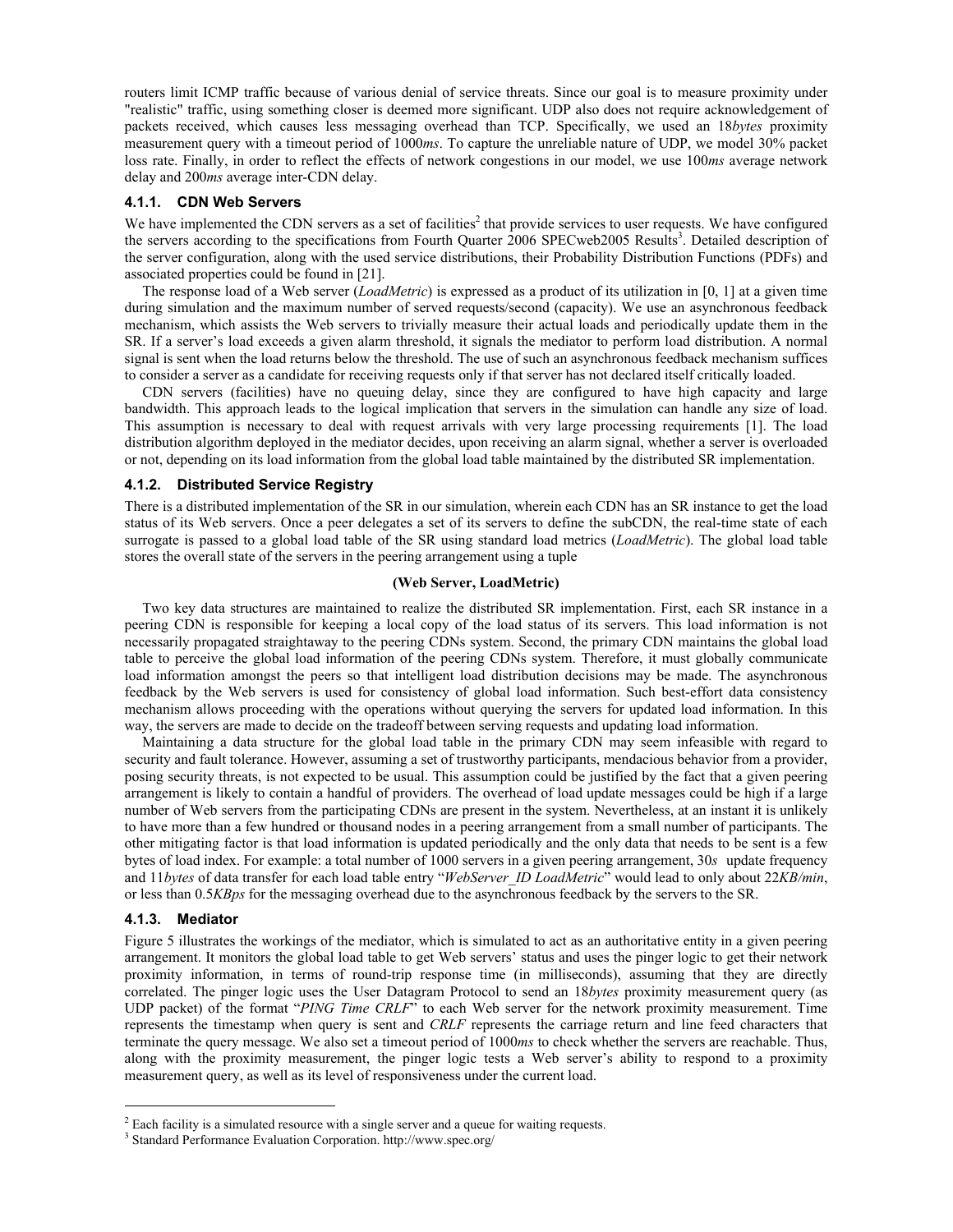

**Figure 5:** Operations of the mediator

The evaluation of network proximity among end-users and edge servers is a function of network topology and dynamic link characteristics. Therefore, the pinger logic is deemed to be located close to the users so that the mediator ideally can have the same view of the network status as the user's browser (Figure 6). This approach allows estimating, reasonably accurately and possibly offline, the network proximity between the user and CDN Web servers. It may appear that this approach leads to a load distribution system that does not scale enough as it requires an instance of pinger logic to be placed close to each of the numerous number of users in the Internet. However, in practice, it is observed that most of the end-users make use of a proxy server which filters Web accesses through caching. Content which are not available in the proxy server are retrieved from the origin server(s) and stored locally in a cache. Additional requests for the same content are served by the proxy until the expiration time after which the content is considered 'stale'. Therefore, the scalability problem can be solved by placing the pinger logic in the proxy server. This solution is feasible because the pinger logic is activated by the mediator for network proximity measurement only when the requested content is not in the proxy cache.



**Fig. 6.** Network proximity measurement

### **4.1.4. Network Congestions**

In order to consider the impact of network congestions on load distribution strategies, we model two types of networks delays, namely, *inter-CDN* and *intra-CDN* delays. In addition, for network proximity measurement we have simulated the UDP packet loss (*LOSS RATE = 0.3*) due to network congestions. Intra-CDN delays have three components: (i) minimum round-trip time between server and the user browser, (ii) queuing delays at the mediator<sup>4</sup>, and (iii) packet transmission time for each link on the user browser and CDN Web server path. While (i) and (ii) are measured through simulation, (iii) is modeled as average network delay of 100*ms*. Inter-CDN delays are random variables that model communication latency between different geographical CDN domains. The Inter-CDN delays are 200*ms* in average. Within the simulation model, we do not characterize the delays spent for address resolution of Web servers.

#### **4.1.5. End-Users Traffic**

 $\overline{a}$ 

User requests are implemented as CSIM processes<sup>5</sup>. We assume that end-users request content via their own browsers to the CDN, according to the same client-side policy. The hidden load weight [10] is implicitly taken into account through the user distribution to CDNs, as requests to different CDNs are properly weighed and are distributed to the servers in a given peering arrangement.

Alike the Internet access workloads, user requests show self-similarity. A self-similar process has observable bursts in all time scales. It exhibits long-range dependence, where values at any instance are typically correlated with all future values. This self-similar nature can be described by using a heavy-tailed distribution [12][13]. Therefore, user requests to each CDN Web server follow a highly variable Pareto distribution with Probability Density Function (PDF),

$$
f(x) = \alpha k^{\alpha} x^{-\alpha - 1}, \alpha, k > 0, x \ge k
$$

where the weight of the tail of the distribution is determined by  $\alpha < 2$ .

<sup>&</sup>lt;sup>4</sup> The queuing delay at the mediator occurs for any possible congestion during load distribution in the peering CDNs system.

<sup>&</sup>lt;sup>5</sup> CSIM processes are objects, based on Java threads, which make use of simulated resources.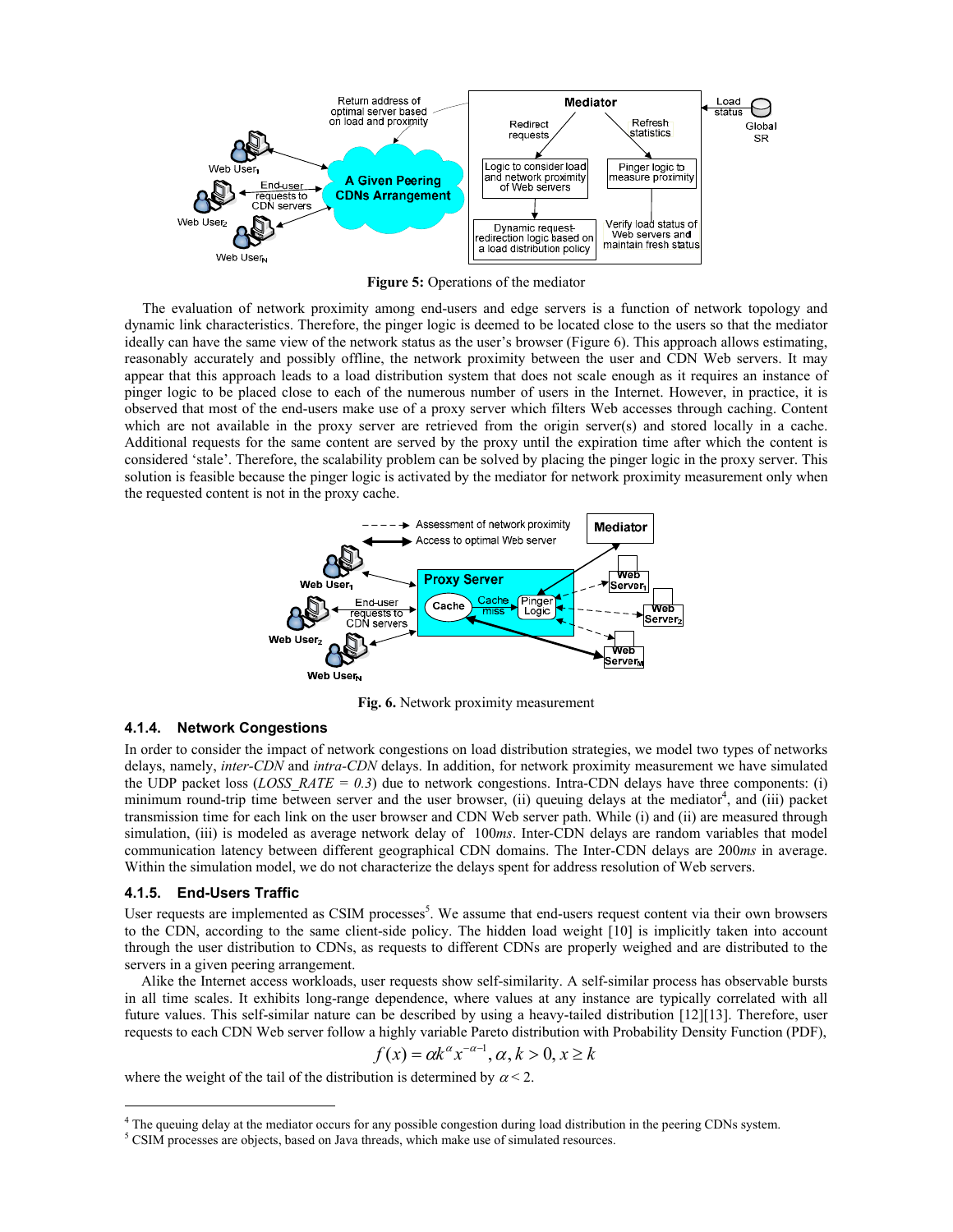**Table 4.** List of performance indices.

| <b>Performance Index</b>                       | <b>Description</b>                                                                                                                                                                                                                                                          |
|------------------------------------------------|-----------------------------------------------------------------------------------------------------------------------------------------------------------------------------------------------------------------------------------------------------------------------------|
| Concurrent flows                               | Number of ongoing requests at each server. A desirable scheme should keep<br>the number below the capacity limit of each server all the time.                                                                                                                               |
| Completions                                    | Number of completed requests at each server. It is used to evaluate the<br>performance of the proposed resource discovery mechanism.                                                                                                                                        |
| Rejection rate                                 | Number of dropped requests due to service unavailability. It is used to<br>investigate the service disruptions in each scheme.                                                                                                                                              |
| <i>Utilization</i>                             | A server's utilization in $[0, 1]$ as reported by the load monitoring apparatus It<br>is used to demonstrate the performance of the proposed redirection scheme.                                                                                                            |
| Maximum utilization                            | Highest utilization at a given instant among all primary CDN servers. It is<br>used to emphasize the impact of redirection on load distribution of primary<br>CDN servers.                                                                                                  |
| Cumulative frequency of<br>maximum utilization | The probability that the maximum utilization of the primary CDN is below a<br>certain value. It is a major performance criterion which determines whether<br>the primary CDN is overloaded or not, by focusing on the highest utilization<br>among all primary CDN servers. |

### **4.2. Schemes and Metrics for Comparison**

Traditional use of DNS scheduler for load balancing generally takes the Round-Robin (RR) algorithm to map requests to servers [10]. Therefore, we use an RR-based and a probabilistic version of this policy to assess the effectiveness and to evaluate the performance of our approach. We also use a simple deterministic scheme for comparison purposes. Specifically, we experiment with the follow policies: *LD\_RR*, *LD\_PRR*, and *LD\_LL*. When incoming load exceeds the alarm threshold, the LD\_RR policy uses a Round-Robin (RR) approach to redirect excess requests to all available underloaded servers in a cyclic order. The LD\_PRR policy is a variant of the LD\_RR policy. The basic idea is to make probabilistic round-robin type assignment to the servers. The probability is based on the residual capacity of servers in a given peering arrangement using the latest server load index. For this purpose, we generate a random number *υ* (0 ≤ *υ*  $\leq$  1) and, under the assumption that *i*–1 is the last chosen server, we assign the new requests to server *i* with *loadmetric* (utilization)  $u_i$ , only if  $v \leq u_i$ . Otherwise, we skip the server *i* and consider *i*+1 repeating the same process. The LD\_LL policy uses a trivial approach that performs load distribution by redirecting excess requests to the least loaded server. Just for comparison purpose, we also consider no redirection which tries to assign requests to the closest server, without considering the load. Table 4 lists the performance indices that are used in the experimental evaluation.

## **5. Experimental Evaluation**

In this section, simulation results are presented to evaluate the performance and to provide critical assessment of our approach. We run our experiments for the reference simulation model of Section 4, with one provider as primary (CDN 1) and others as peers. Results are obtained from ten simulation runs, where each run is for duration of 10000*s* (approx. 3 hours) of the peering CDNs system activities. While our simulations are designed to converge to the "true solution" of the model, running the experiments for a finite amount of time may not provide the exact true solution. However, choosing the right length of a simulation run is not obvious. Overly short simulation runs result in highly inaccurate performance statistics, whereas too long simulation runs unnecessarily waste computing resources and delay the completion of the simulation study. This problem can be address by estimating a confidence interval, which is a range of values in which the true answer is believed to lie with a high probability. Therefore, we have calculated confidence intervals in order to show the accuracy in the results of simulation output. In our case, confidence interval with 95% confidence level is estimated to be within 4% of the mean.

### **5.1. Traffic Load on Servers**

Figure 7 shows the number of connections at each server in different schemes. By keeping track of the concurrent flows at each server, we examine the performance of load distribution. These results indicate whether a scheme can keep the number of active connections (requests) to each server below respective capacity limit. For the clarity of presentation, we plot samples after each simulation run, using two scales—Scale 1 and Scale  $2$ —to show the concurrent flows at servers of primary and peering CDNs, respectively.

Server load is not taken into account in the no redirection policy and user requests are sent to the closest server. Hence, from Figure 7(a) we observe that the load at a few servers, in the primary CDN domain, grow significantly. For example: throughout the simulations, Server 1 and Server 2 receive more requests than their capacity. Unless they are provisioned with enough capacity to serve more concurrent connections, they will end up dropping many requests. In Figure 7(b), we see that LD\_RR performs some load distribution by sending extra requests to the underloaded servers from primary and peering CDNs. However, it does not take cost (in terms of traffic load and proximity) into account and can potentially lead to high redirection cost.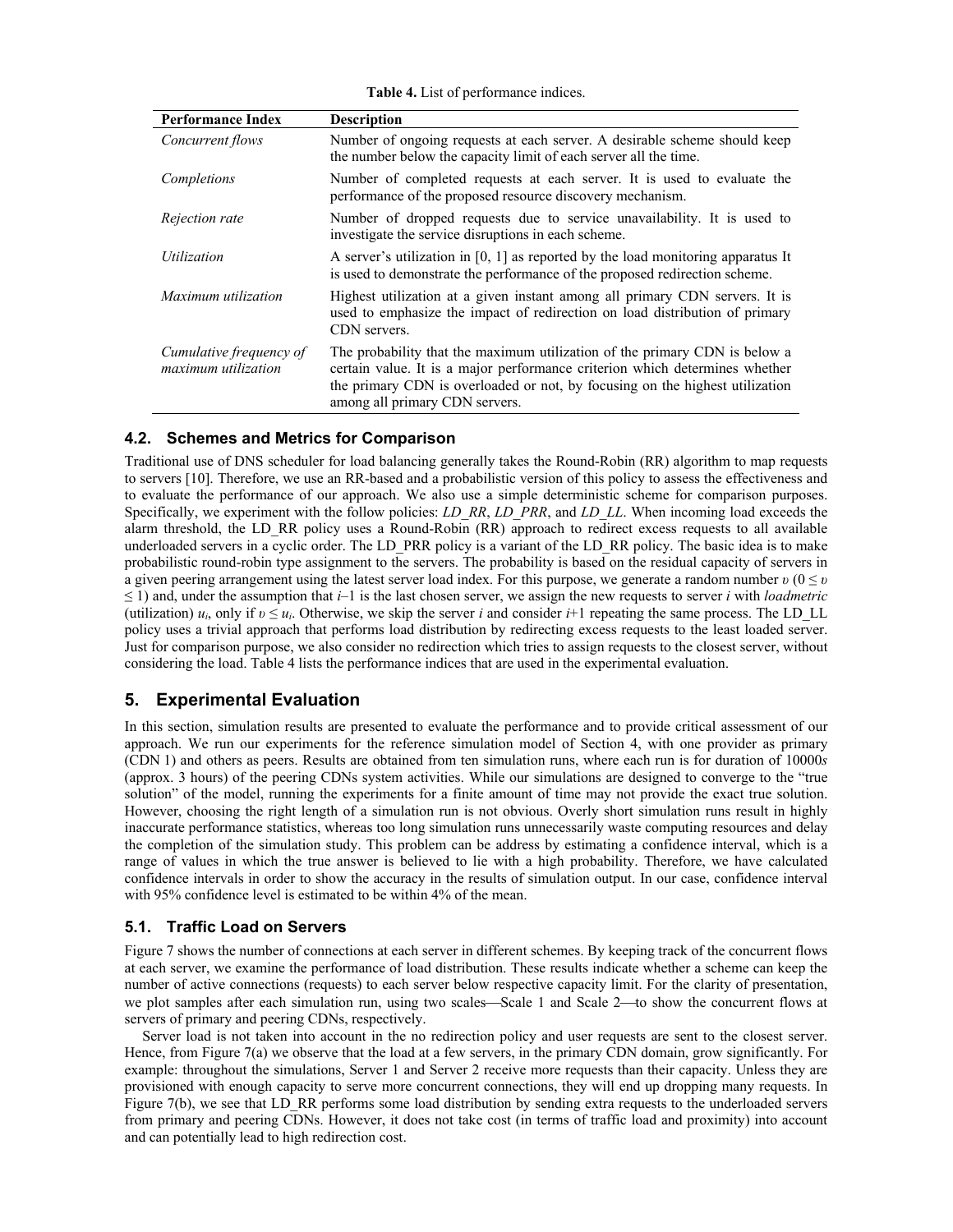Figure 7(c) presents the performance of LD\_PRR. Since it assigns some probability to the underloaded servers based on their residual capacity, it redirects more requests to the server(s) with high probability. Therefore, it performs some load distribution but may cause sudden surge to a particular server and thus lead to imbalance load situations. For example: during simulation time 8 and 10 (x10000*s*), Server 1 receives many more requests than its capacity. LD\_LL does not perform well as it fails to distribute loads to multiple servers. As for instance, from Figure 7(d), we observe that as simulation time passes, Server 1 receives more requests than its capacity, specifically, during simulation times 2, 4, 6, and 8 (x10000*s*), and Server 7 constantly receives extra requests than what it can handle.



**Figure 7:** Number of concurrent requests for each scheme.

In Figure 7(e), we present the performance of LD\_minCost. The main objective of LD\_minCost is to redirect extra requests in an imbalanced load situation, minimizing the redirection cost in terms of traffic load and network proximity, without violating the (practical) server capacity constraints. We observe that none of the primary CDN servers operate beyond their capacity during simulations. In order to prevent wide oscillation in the load distribution decisions, incoming requests to the primary CDN stay within its domain as much as possible and only cross the inter-CDN barrier during excessive load imbalance. Since redirection cost is taken into account, requests are served by the optimally underloaded servers, in terms of network cost. As a result, a few primary CDN servers receive only relatively few requests, while other better located servers run close to their capacity. In addition, request rejections are minimized as LD\_minCost leads to optimal server selections. Moreover, any dynamic load changes, e.g. sudden load increase in Server 9 at simulation time 5 (x10000*s*), are also taken into account and load is distributed in a timely fashion. Therefore, our approach performs well even under high traffic surges as flash crowds.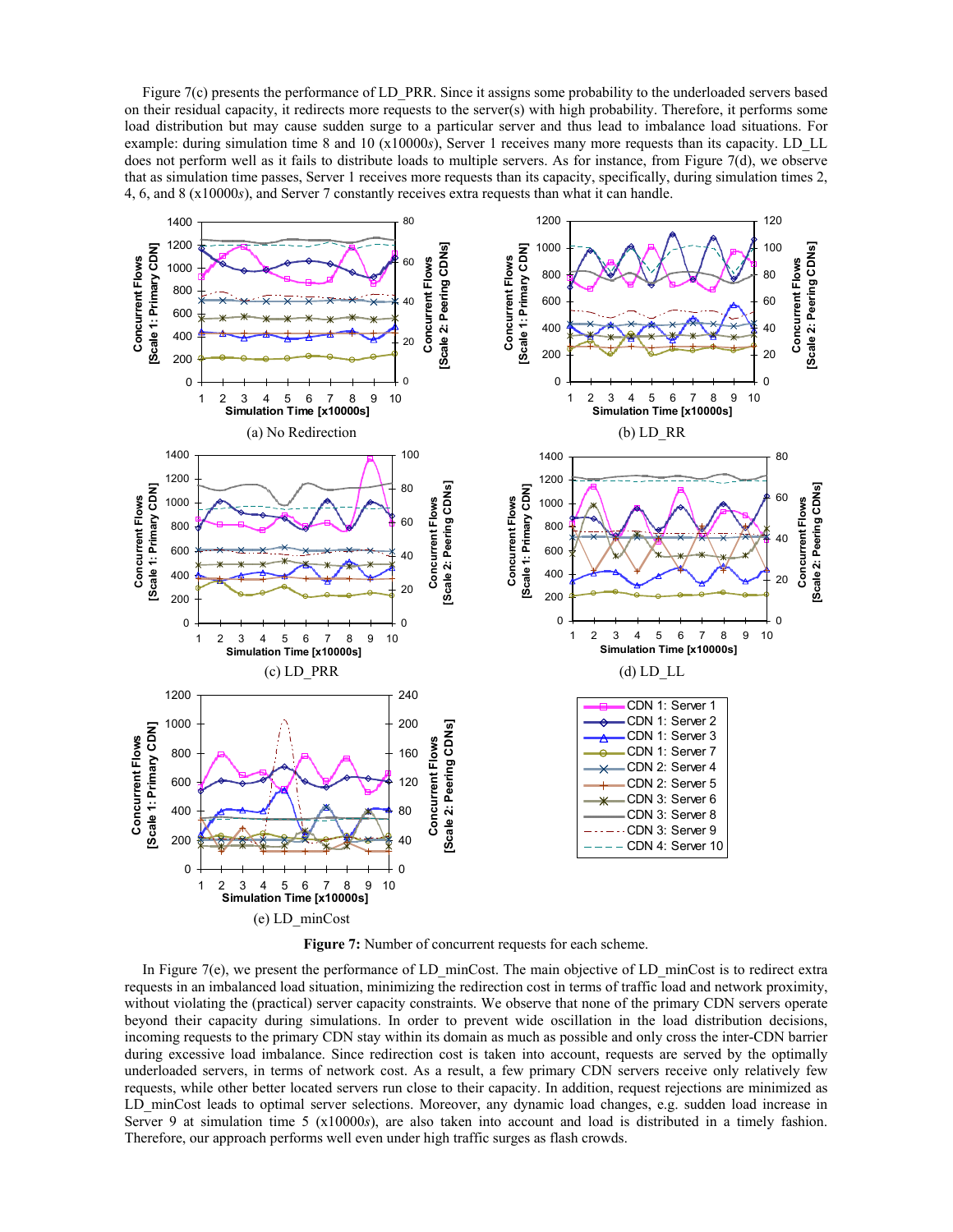

**Figure 8:** Number of completed requests at each server in different schemes.



**Figure 9:** Total completions in each scheme.

### **5.2. Number of Completions**

Now we evaluate the efficiency of our approach in terms of request completions. Figure 8 presents the average number of completed requests at each server over the simulation runs. It is found that in comparison to other alternatives, our approach is susceptible to handle more requests during load imbalance. LD\_LL shows the worst performance among all the schemes. With no redirection, each CDN server attempts to serve the incoming requests to it, without any provision to redirect the request to a peer's server. Although servers are over-utilized during load imbalance, it does not perform well to serve all the incoming requests. Notably, LD\_RR and LD\_PRR show almost similar performance in terms of the number of completions at each server. While it is expected that LD\_RR and LD\_PRR would exhibit better performance than no redirection, they perform as poorly as the no redirection policy. This is because many requests are dropped due to service disruptions. We further elaborate on this aspect with supporting results in the next section.

Figure 9 demonstrates a similar trend, which presents the total completions in the peering CDNs system for different schemes. As adverted, LD\_minCost assists in serving the highest number of requests collectively in the peering CDNs system. LD\_RR and LD\_PRR, along with no redirection demonstrate almost similar performance in terms of the total completions. As expected, LD\_LL performs the worst and leads to serving the least number of requests in the system.



**Figure 10:** Service rejection rate for each scheme.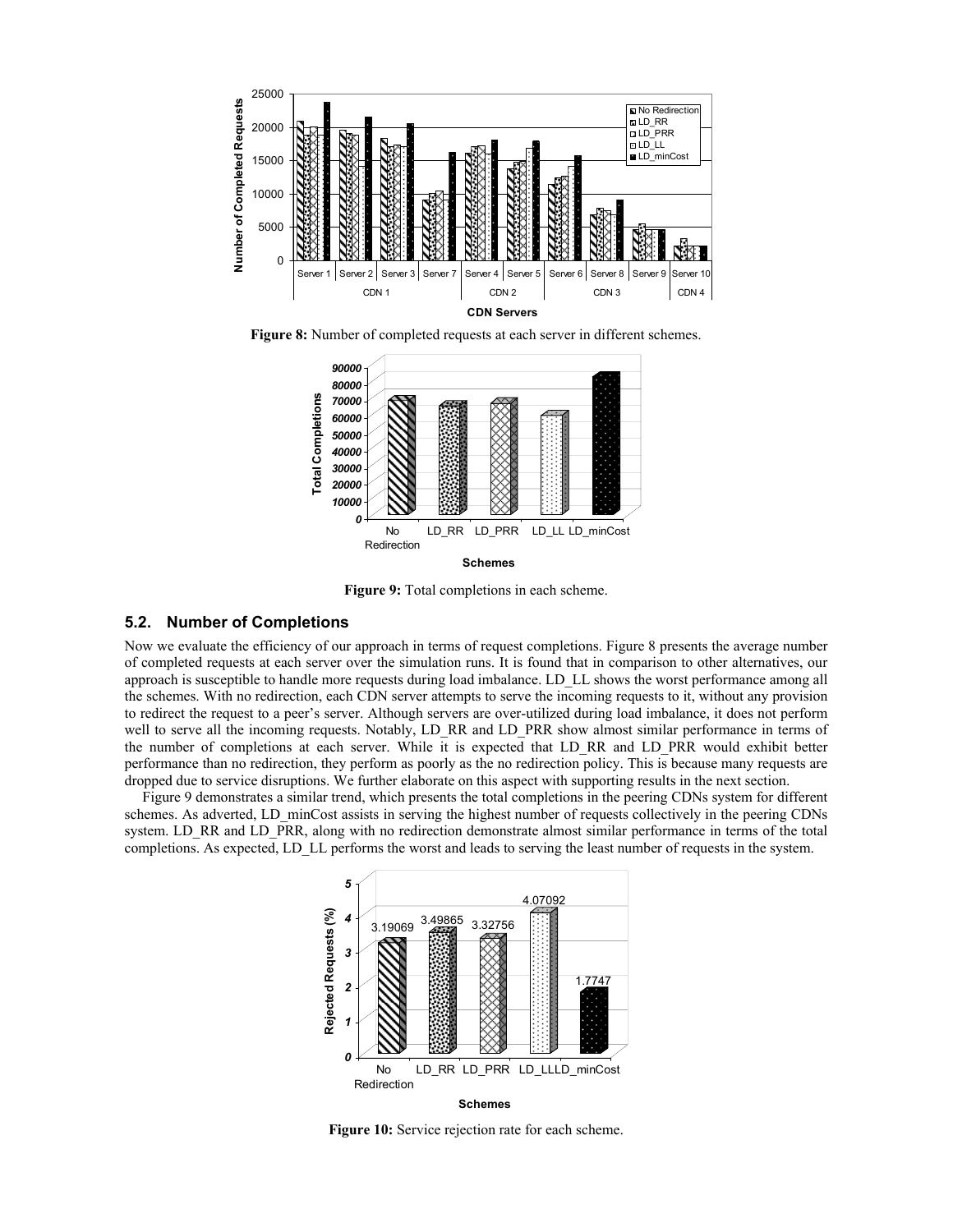### **5.3. Service Disruptions**

In this section, we investigate the impact of service unavailability for each scheme. Our redirection scheme directs comparatively more requests during load imbalance [21]. On the contrary, LD\_RR, LD\_PRR, and LD\_LL do not show a high redirection percentage under traffic surge. Eventually, many requests are dropped as incoming requests arrive to a primary CDN server and find that the server is operating at its highest capacity. Thus, the inability to redirect more requests due to limited server capacity leads to significant service disruptions in these schemes. It is evident from Figure 10, which presents the percentage of disrupted services for each scheme, in terms of the average service rejection rate. In order to compute this performance metric, we first calculate the rejected service ratio as the number of requests that yielded a negative response (i.e. the system has not found a resource to serve this request), over the number of incoming requests. We then computed the average service rejection ratio as the average value over the number of total requests in the system. Figure 10 is obtained with a fixed number of 100000 requests. From the figure, we observe that LD\_minCost clearly outperforms the other schemes, by exhibiting the lowest service rejection rate.









**Figure 13:** Comparison of the request-redirection schemes.

### **5.4. Server Utilization**

We use utilization to determine whether the primary CDN servers operate under an acceptable level of load during high traffic surges. Figure 11 presents the utilization of the primary CDN servers for each request-redirection scheme. We observe that LD\_minCost performs better than the other redirection schemes in order to perform load distribution of the overloaded primary CDN servers. With no redirection, most of the primary CDN servers receive excessive traffic and utilization stays over the alarm threshold (80% of a server's capacity). While LD\_RR and LD\_PRR demonstrate similar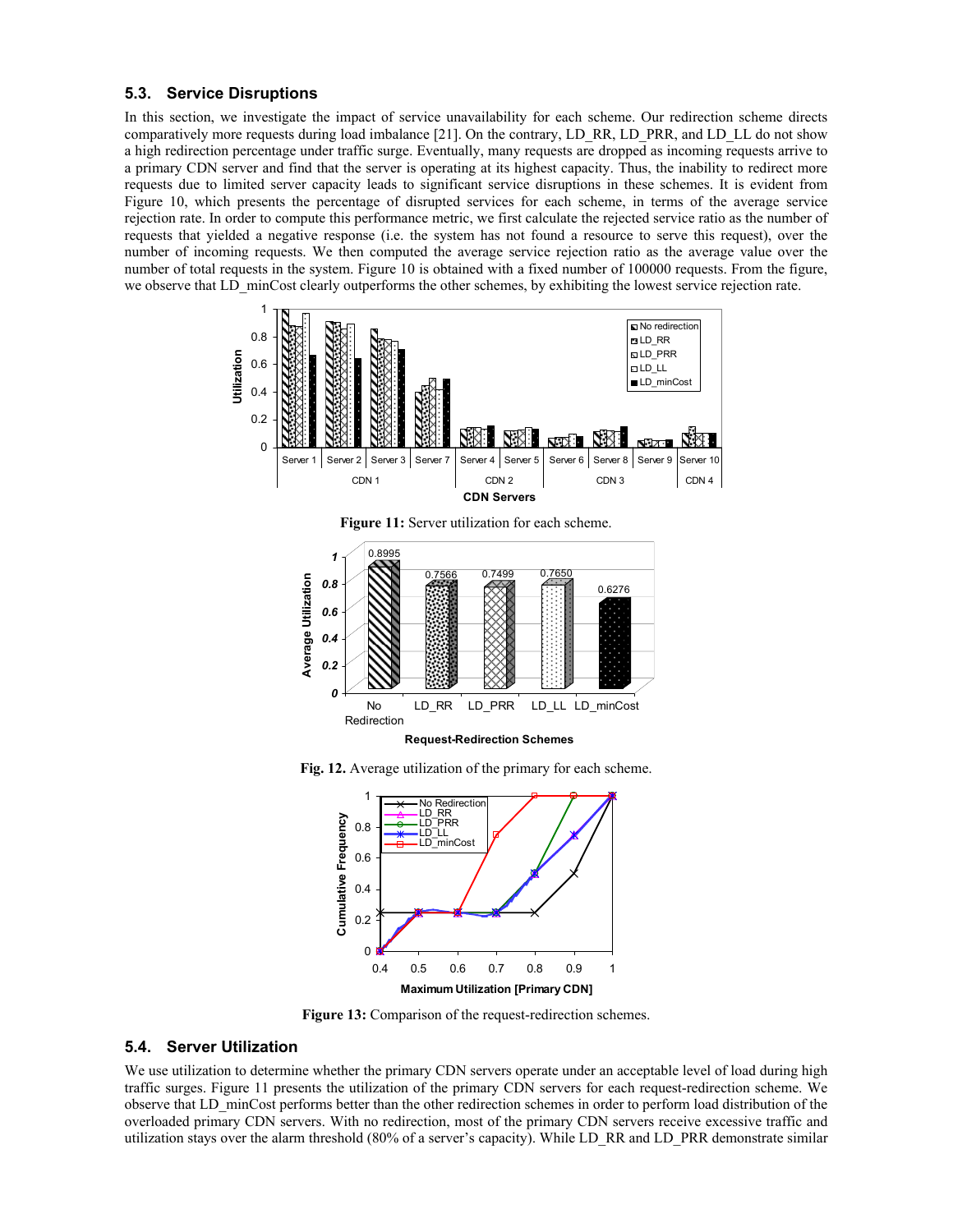characteristics to perform some load balancing, none of them reduces utilization of all the primary CDN servers below the threshold. LD\_LL policy fails to perform load distribution among multiple servers and always overloads Server 1 and Server 2. On the other hand, LD\_minCost exhibits the best performance by reducing all the primary CDN utilization below the threshold. Since requests stay within the primary CDN domain as much as possible to minimize redirection cost, a better located server, e.g. Server 3 in Figure 11, may show more utilization than its allies. However, still the primary CDN operates under an acceptable level of load. It is also evident from Figure 12, which presents the average utilization of the primary CDN system in each redirection scheme. LD\_RR, LD\_PRR, and LD\_LL do not reduce the average utilization significantly below the threshold. Therefore, with these schemes primary CDN servers may be unable to receive more requests during sudden excessive traffic (flash crowds) in future and thus requests may have to be redirected outside the domain. With LD\_minCost the average utilization of the primary CDN system is significantly brought down and makes its servers possible to cope up with succeeding traffic outbursts.

#### **5.5. Redirection Performance**

We investigate the impact of our request-redirection scheme on avoiding that a primary CDN serve is overloaded. Hence, we do not adopt traditional metrics such as the standard deviation of server utilizations for this purpose. We rather evaluate the performance of the request-redirection policies through the maximum utilization observed during a simulation run. The main performance metric we use is the cumulative frequency of maximum utilization, i.e. the probability for each utilization level that all server utilizations stay within that level. This metric provides an indication on the relative frequency of overloading. As for instance, a probability value of 0.8 for all servers to be less than 90% utilized implies that at least one server exceeds the 90% utilization level with probability 0.2.

Figure 13 summarizes the performance of the request redirection schemes in terms of cumulative frequency of maximum utilization of primary CDN servers. It shows that LD minCost has a probability of 1.0 of not causing any primary CDN server to exceed 80% utilization (alarm threshold). From the figure we can see that other schemes such as LD\_RR, LD\_PRR and LD\_LL do not perform well. Specifically, they exhibit a probability of 0.5 of not causing any Web server to exceed the threshold. Moreover, as predicted, with no redirection there is very low probability of only 0.25 that primary CDN servers will operate under the threshold.



**Figure 14:** Sensitivity to utilization. **Figure 15:** Sensitivity to traffic distribution.

### **5.6. Sensitivity Analysis**

The performance of the redirection schemes could also be evaluated as a function of system parameters. We conduct a sensitivity analysis for the primary CDN, considering critical parameters such as *utilization* and *traffic distribution*. Changing other system parameters, such as the average number of requests or total simulation time, does not show noticeable differences among the redirection approaches. Therefore, we do not present those results here.

In Figure 14, we compare the sensitivity to the utilization for the primary CDN in each redirection scheme, using the probability that no server in its domain is overloaded as the performance metric. Therefore, we vary the alarm threshold from 0.75 to 1. We observe that our redirection scheme, LD\_minCost, shows the best result in all the cases. Analogous conclusion can be drawn when we vary the distribution of users among the CDN servers, and obtain results based on 90% of the maximum utilization, i.e. the *Prob*(*Maximum Utilization* < 0.9). Figure 15 shows the probability that no server has a utilization higher than 90% as a function of the shape parameter  $\alpha$ , which is varied from 1 (high variability) to 2 (moderate variability). Here, the performance metric (threshold) is changed from 80% to 90% to show the novelty of our scheme even under highly variable request pattern.

### **6. Related Work**

Resource discovery is a popular topic in large-scale distributed systems; whereas, request-redirection is an indispensable enabling cornerstone for CDNs. Many research efforts have focused on these two topics separately in different domains, such as Grid computing, P2P-based systems, overlay networks, multi-agent systems, and ad-hoc networks. Analyses of previous research efforts, in relation to content internetworking, suggest that there has been only modest progress on dealing with resource discovery and request-redirection for peering CDNs. This is mainly due to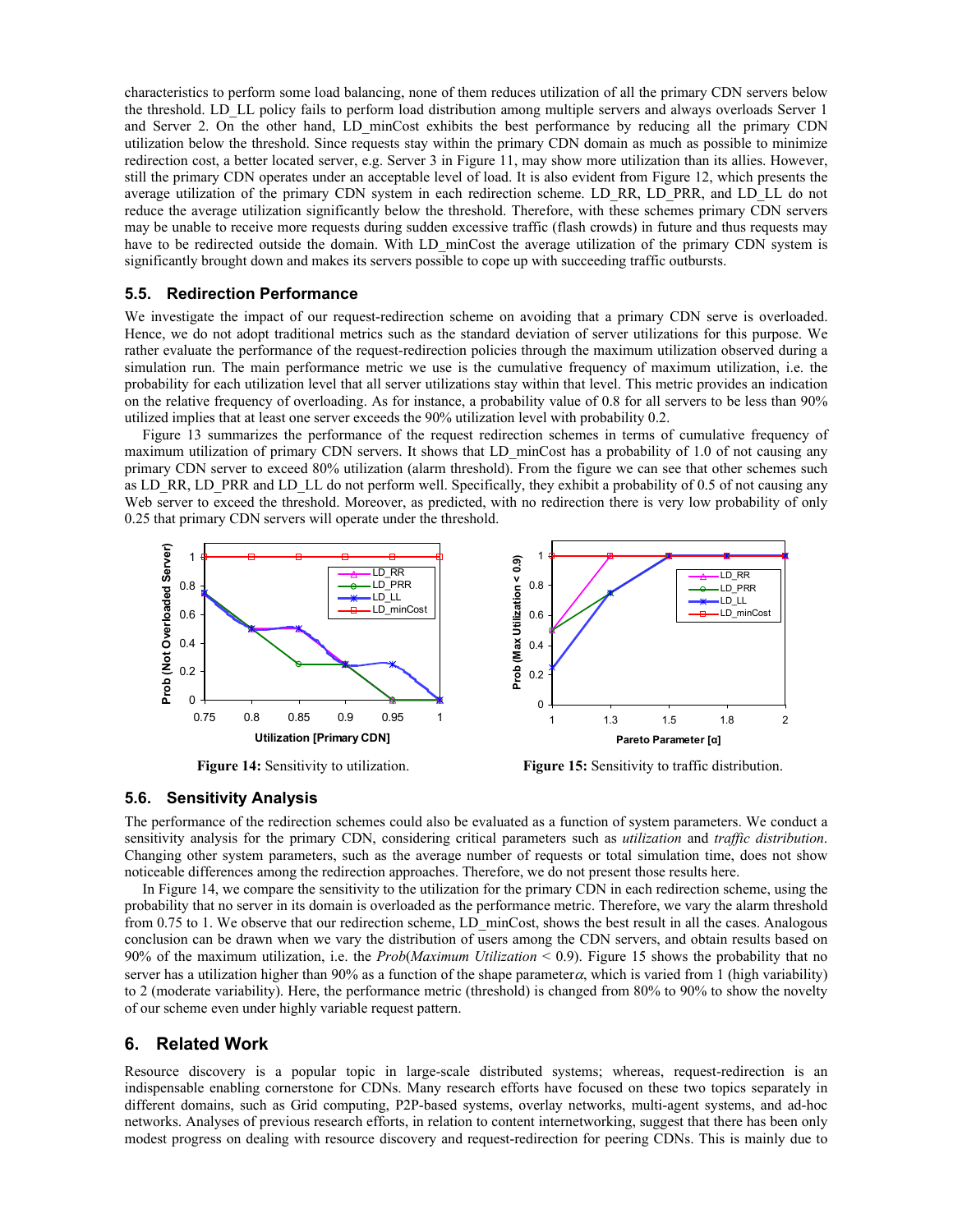the lack of careful design to realize dynamism, and the presence of common stoppers such as technical complexity, operational, legal and business related issues in practical context.

The Content Distribution Internetworking (CDI) model [14] assumes a federation of CDNs, considering neighboring content networks as 'black-boxes'. It marks the participation in peering as an advertisement of capability, not a reservation. While the CDI model lays the foundation for CDN peering, detailing a usable resource discovery mechanism and an effective method for request-redirection is unexplored. While it recommends using a supervision function or an independent third party to supervise and manage all the CDN peers, the characteristics and implications of such supervision is yet to be defined. In addition to the CDI model, Barbir et al. [3] present request-routing mechanisms for content networks. Our work is complimentary to the CDI model in that we are aiming at devising mechanisms for resource discovery and request-redirection to perform dynamic load distribution in peering CDNs.

Previous work, as follow-ups of the CDI initiative, has mostly focused on peering performance evaluation, redirection modeling, and the applicability of anycasting as a redirection technique. Specifically, a brokerage system, called CDN Brokering [4], is developed and deployed on the Internet on a provisional basis. It presents IDNS, a specified request-routing DNS server, with a proprietary routing mechanism. The aim of this work is not to devise an optimal load distribution strategy, but to demonstrate the usefulness of brokering. Ercetin et al. [15] model requestredirection for CDN brokering as a delay-constrained routing problem. Unlike our work, the devised solution could only be applied to a snapshot of the system, thus limiting its scalability in peering CDNs domain. Alzoubi et al. [1] present a load-aware IP Anycast CDN architecture, incorporated with a route-controller, which takes server and network load into account to realize anycasting. This work establishes the applicability of anycasting as a redirection technique in CDNs. Our work is in line with this work, as we are aiming at minimizing the cost associated with requestredirection. However, our work differs by avoiding the use of a centralized route controller and by not following a postprocessing approach to offload overloaded servers. Another notable work in this area is a request distribution system for PlanetLab [26], which considers server loads and known proximity information from pre-defined landmarks to route requests. The authors rely on a centralized approach for load index dissemination and arbitrary server selections. On the contrary, we follow a decentralized approach to improve adaptability to dynamic changes.

Amongst the work on load distribution strategies across geographically distributed Web servers, efforts by Conti et al. [11] and Cardellini et al. [8] could be adverted. The first is targeted to a QoS-based architecture for load distribution among replicated Web servers. The latter investigates the impact of redirection algorithms for load sharing. It proposes a Web cluster architecture where a DNS dispatcher is integrated with a redirection mechanism based on the HTTP protocol. While this approach might be effective to handle highly skewed loads, the focus is particularly on a single domain of clustered Web servers.

In the context of modeling traffic redirection between geographically distributed servers, work of Amini et al. [2] and Ranjan et al. [22] can be mentioned. The first presents a model for intelligent server selections over multiple, separately administrated server pools. While this work is appealing, it does not show the effectiveness of any particular redirection or load distribution policy. The latter presents WARD—an architecture for redirecting dynamic content requests from an overloaded Internet Data Center (IDC) to a remote replica. It is targeted to IDCs under the control of a single administrative entity.

There are also several representative research initiatives on resource discovery (and request redirection, to some extent) in large distributed networks, i.e. non-CDN domains such as Grids and P2P systems. Harchol-Balter [16] present a distributed resource discovery algorithm, called name-Dropper, for large distributed networks of computers, which is reported to be licensed to Akamai<sup>6</sup> for building Internet-wide content distribution system. This algorithm achieves near-optimal performance both with respect to time and network communication complexity. However, it may lead to the same particular target server selection by multiple originating machines. Lamnitchi et al. [17] study the resource discovery problem in a resource-sharing environment that combines the complexity of Grid and the dynamism of P2P networks. They propose a Grid emulator for evaluating resource discovery techniques based on request propagation. Unlike our work, this work is targeted to a P2P-based Grid system, which does not realize the full characteristics of peering CDNs. P2P networks support unstructured (e.g. Gnutella<sup>7</sup>, Kazaa<sup>8</sup>) or structured (e.g. CAN [23], Chord [27], Pastry [24]) discovery services. In the first approach, hosts and resources are made available on the network without a global overlay planning. The latter exploits highly structured overlays, using distributed indexing data structure, such as Distributed Hash Tables (DHTs) to route queries over a P2P network. The peer discovery and membership services are mainly used for the construction and startup of P2P networks. Nevertheless, with the presence of mechanisms for virtualizing multiple providers and realizing request-redirection for dynamic load distribution, P2P techniques could be made effective for resource discovery in the context of peering CDNs.

### **7. Conclusion and Future Works**

In this paper, we present resource discovery and request-redirection algorithms for a dynamic load distribution strategy, which alleviates any load imbalance in a peering CDNs system. Resource discovery in our approach follows a

 $\overline{a}$ 

<sup>6</sup> Akamai Technologies, Inc. http://www.akamai.com

The Gnutella Protocol Specification. http://www9.limewire.com/developer/gnutella\_protocol\_0.4.pdf  $8$  Kerae, http://www.learee.com/

 $^8$ Kazaa. $\text{http://www.kazaa.com/}$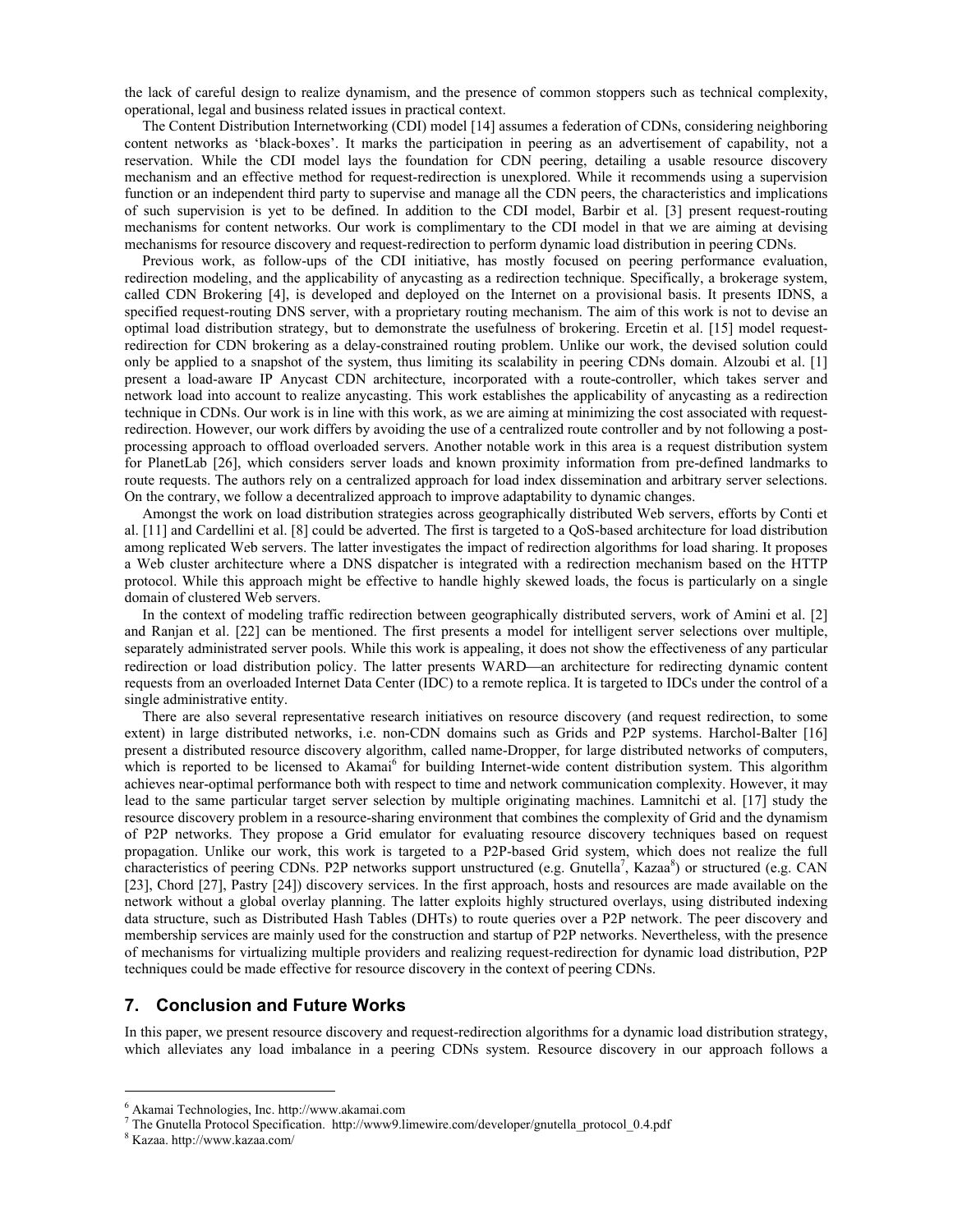distributed and asynchronous nature, using a communication protocol that conservatively implements the public/subscribe paradigm. In addition, request-redirection occurs over distributed sets of servers, minimizing redirection cost. Specifically, in our approach, when any Web server in a peering CDNs arrangement reaches an overload condition exceeding the alarm threshold, the load distribution strategy reacts to redirect loads by selecting available optimally underloaded server(s), while not compromising network proximity. We validate our proposal with the aid of simulations, considering practical constraints and significant system parameters; and demonstrate its performance using performance metrics such as number of ongoing connections, number of completions, service disruptions, server utilization, and the cumulative frequency of maximum utilization. We also perform a sensitivity analysis of our redirection scheme by taking critical system parameters into account.

Our approach is novel as it seeks to perform load distribution in peering CDNs through distributed resource discovery and dynamic request-redirection, taking network cost (in terms of load and network proximity) into account, and coping up with the practical constraints in the CDN domain. Our approach can alleviate problems with the commonly used DNS-dispatching policies for load balancing, which does not provide sufficient control on user requests, e.g. it can have as little as 5% of requests in many instances [10]. Moreover, DNS-dispatching is less useful for fine-grained server selections. In contrast, we achieve a significant level of granularity, since the actual user requests (eyeballs) are redirected during load distribution among the Web servers in peering CDNs. Therefore, it endeavors to produce optimal Web server selections, even under degenerated load conditions.

There is room for further improving our approach in terms of communication cost. While the asynchronous feedback mechanism has little communication overhead, it may suffer from unnecessary message passing at periods when the traffic load matrix remain stable. As an alternative, we can use a triggered update strategy. In this technique, updates are triggered by the CDN servers as soon as they discover a potential change (measurement of old and new utilization and check whether it exceeds alarm threshold) in the user request patterns. Consequently, the communication overhead in the system is even reduced from periodic update, in order of the number of bytes/second.

Our approach can also be aided with a market model that takes into account the QoS-oriented aspects (user demand and satisfaction) of peer selection for request-redirection and results in tractable solutions. This model could be used to analyze the sensitivity of various performance metrics such as welfare and the expected net utility [18] of the involving entities with respect to parameters such as initial cost, economic value and popularity of the content, the available information, and the network cost. We are currently working on developing an economic model for this market managed peering CDNs. In future, we intend to implement this model in a system prototype, called MetaCDN<sup>9</sup> [5]. Our future work<sup>10</sup> also includes performing experiments in the real-world settings, such as PlanetLab<sup>11</sup>, to validate the methodology presented in this paper. As far as the simulation is concerned, we aim to implement the full functionalities of the peering CDNs system within the simulator. We also seek to adopt traces of the Internet traffic for load characterization purposes. The use of actual CDN traces will help us to obtain reasonable load and network proximity estimates, whose accuracy could be improved through refinement, in response to changes in the network over time.

#### **Acknowledgements**

We are indebted to Christian Vecchiola for his selfless help and support during the simulation setup and experiments. We would like to thank Marcos Assunção, SungJin Choi, Mustafizur Rahman, Rajiv Ranjan and Saurabh Garg from the University of Melbourne, Australia for sharing thoughts and for making incisive comments and suggestions on this paper. We are also thankful to anonymous reviewers for their valuable and constructive comments to improve the paper's structure, quality and readability. This work is supported in part by the Australian Research Council (ARC), through the discovery project grant and Department of Innovation, Industry, Science and Research (DIISR), through the International Science Linkage (ISL) grant.

#### **References**

 $\overline{a}$ 

- [1] Alzoubi, H. A., Lee, S., Rabinovich, M., Spatscheck, O., and Van der Merwe, J. E. Anycast CDNs revisited. In *Proc. of the 17th International Conference on World Wide Web*, ACM Press, NY, USA, pp. 277-286, Apr. 2008.
- [2] Amini, L., Shaikh, A., and Schulzrinne, H. Modeling redirection in geographically diverse server sets. In *Proc. of the 12th International Conference on World Wide Web*, ACM Press, NY, USA, pp. 472-481, 2003.
- [3] Barbir, A., Cain, B., Nair, R., and Spatscheck, O. Known content network (CN) request-routing mechanisms. RFC 3568, Jul. 2003.
- [4] Biliris, A., Cranor, C., Douglis, F., Rabinovich, M., Sibal, S., Spatscheck, O., and Sturm, W. CDN brokering. *Computer Communications*, 25(4), pp. 393-402, 2002.
- [5] Broberg, J. and Tari, Z. MetaCDN: Harnessing storage clouds for high performance content delivery. In *Proc. of the 6th International Conference on Service-Oriented Computing (ICSOC 2008)*, LNCS 5364, pp. 730–731, 2008.
- [6] Buyya, R., Pathan, M., and Vakali, A. (Eds.) *Content Delivery Networks*. Springer-Verlag, Germany, 2008.
- [7] Cardellini, V., Colajanni, M., and Yu, P. S. Dynamic load balancing on Web-server systems. *IEEE Internet Computing*, 3(3), 1999.

<sup>&</sup>lt;sup>9</sup> It is an integrated overlay network that exploits existing "Storage Cloud" resources to provide high performance CDN for content creators. More information could be found at: www.metacdn.org<br><sup>10</sup> For more information about our efforts on peering CDNs, please visit the project Web site at www.gridbus.org/cdn<br><sup>11</sup> PlanetLab Consortium. http://www.plan